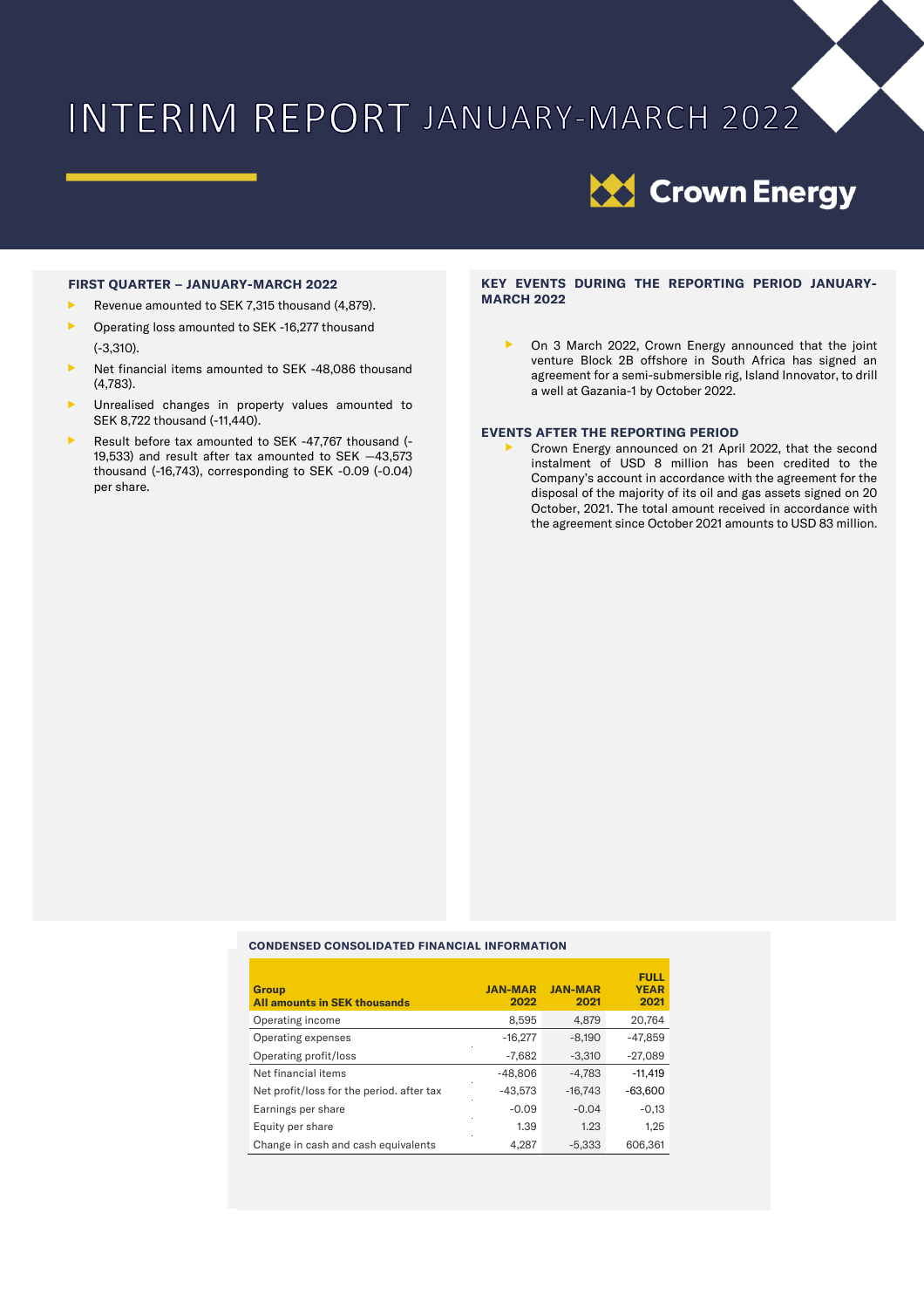

## **CEO statement**

#### **DEAR SHAREHOLDERS AND INVESTORS,**

I am pleased to report that our cash position remains very strong. From the end of the quarter, we have had a free cash balance of over SEK 664 million. As of April 2022, we received the first instalment of USD 8 Million and will be receiving a further secure income of USD 97 million over the next five years, with the strong possibility of receiving considerable further milestone payments in earn-out consideration into the Company. Furthermore, Crown has no debt. Under IFRS accounting rules, we are treating the sums we have received as deferred income. It should also again be noted that this transaction and income is not related to or affected in any way by the sanctions imposed as a result of the conflict in Ukraine.

#### **FUTURE VISION AND STRATEGY**

Crown Energy continues to develop its plans to move into a new and more socially responsible direction, with our focus being on the medical technology industry and on improving our green footprint by way of expanding into carbon capture opportunities. At the same time, we recognise the strong increases in the oil price and demand for energy. It is my continued aim to manage our oil and gas assets with a view to achieving a very economically beneficial and well-timed exit from the oil and gas industry for our company, in due course.

We are working towards reducing our carbon emissions to an acceptable near net zero while continuing to meet our energy needs. Our strategy focuses on responsible and sustainable growth and this strategy includes:

A. Environment – The multibillion dollar growing CO2 capturing world, land and real-estate and forestry investments in energy efficient projects for the purposes of carbon capture B. Social - Improving healthcare technologies, growth in tele-medicine (which we view as a very important part of the future of medical care) projects and investments, Medical-Tech projects.

We are focusing now on a small number of new and exciting investment opportunities in the areas I have described above as we continue to be confident that these new areas of investment will provide great growth and financially rewarding opportunities for Crown.

As I said previously, we shall maintain a constant and open dialog, as a Company policy, with the market and shareholders, and I look forward to meeting with our shareholders at our upcoming AGM, on June 15th, 2022.

#### **ASSET DEVELOPMENT AND MANAGEMENT**

I am pleased to report that we are continuing to see an improving economic situation in Angola, which should continue during 2022. The Angolan economy is picking up more. Occupancy rates of our properties are increasing. The Angolan kwanza has remained firmer against the US dollar. All of this is positive for us.

During first quarter of 2022, net sales revenue increased by 50 percent compared to the same period last year. That is both due to a 10% increase in revenue nominated in local currency and the strengthening of Kwanza to SEK. At the same time property costs for the reporting period have also increased and amounted to SEK -5,922 thousand (-2,200). The period's operating result is SEK -7,682, thousand (-3,310).

The buyer of the C-View property, the Angolan Ministry of Finance, has continued to pay our subsidiary in Angola. The payments have continued to be made. At the end of this quarter, a total of 64 percent of the agreed purchase price has been paid.

#### **ENERGY**

The oil price has increased to over USD 100 per barrel and gas prices have also continued to increase. The industry will be very busy, in our opinion, during 2022. This is primarily due to the effects of the ongoing conflict in Ukraine, the reduced impact of the Covid 19 pandemic, and an increase in global demand for energy.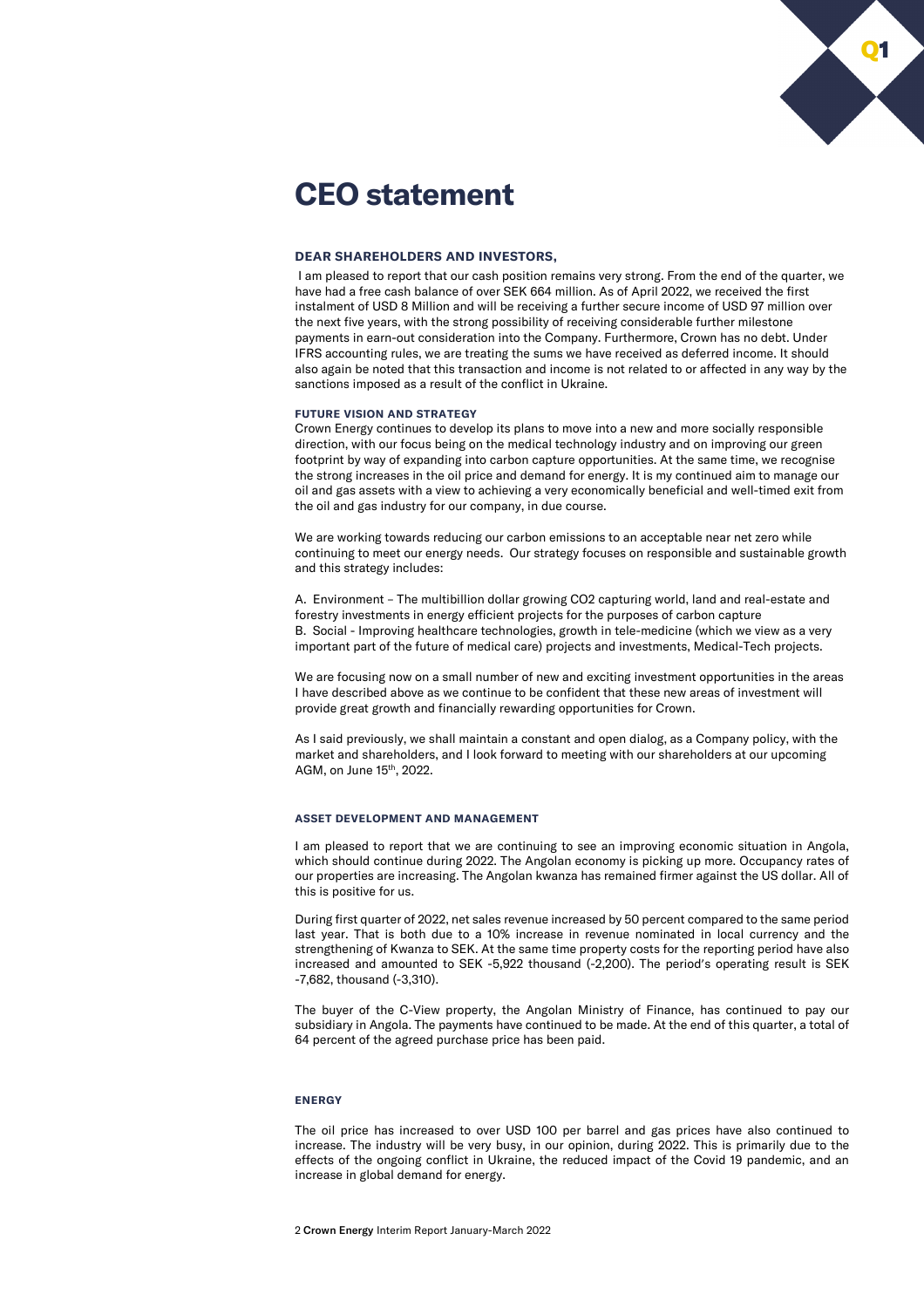

On Block 2 B in South Africa, the Licence Operator, Azinam, now owned by Eco Atlantic is making the final preparations for the drilling of the well, having signed the drilling contract in March for the Island Innovator rig to drill our well. We expect the rig to mobilise form Norway to South Africa during the summer with a view to spudding the well during the 3<sup>rd</sup>/4<sup>th</sup> quarter of calendar year 2022. Crown Energy holds a 10 per cent interest and in accordance with an earlier farm-out agreement, the other licence partners will bear all costs associated with the next drilling within the licence area, including additional well testing.

On our other Energy assets, as previously reported on 20th October 2021, we have successfully entered into a sale and purchase agreement with a buyer who has the right to acquire Crown Energy's upstream oil and gas assets, including Iraq subject to certain terms and conditions as well as an option over Madagascar, for a total consideration of up to USD 450 million before the deduction of transaction costs.

For Madagascar, the current licensing period expired in November 2019. Crown Energy has already applied for an additional extension and is continuing to discuss the possible terms of an extension with the authorities there.

Yoav Ben Eli CEO, Crown Energy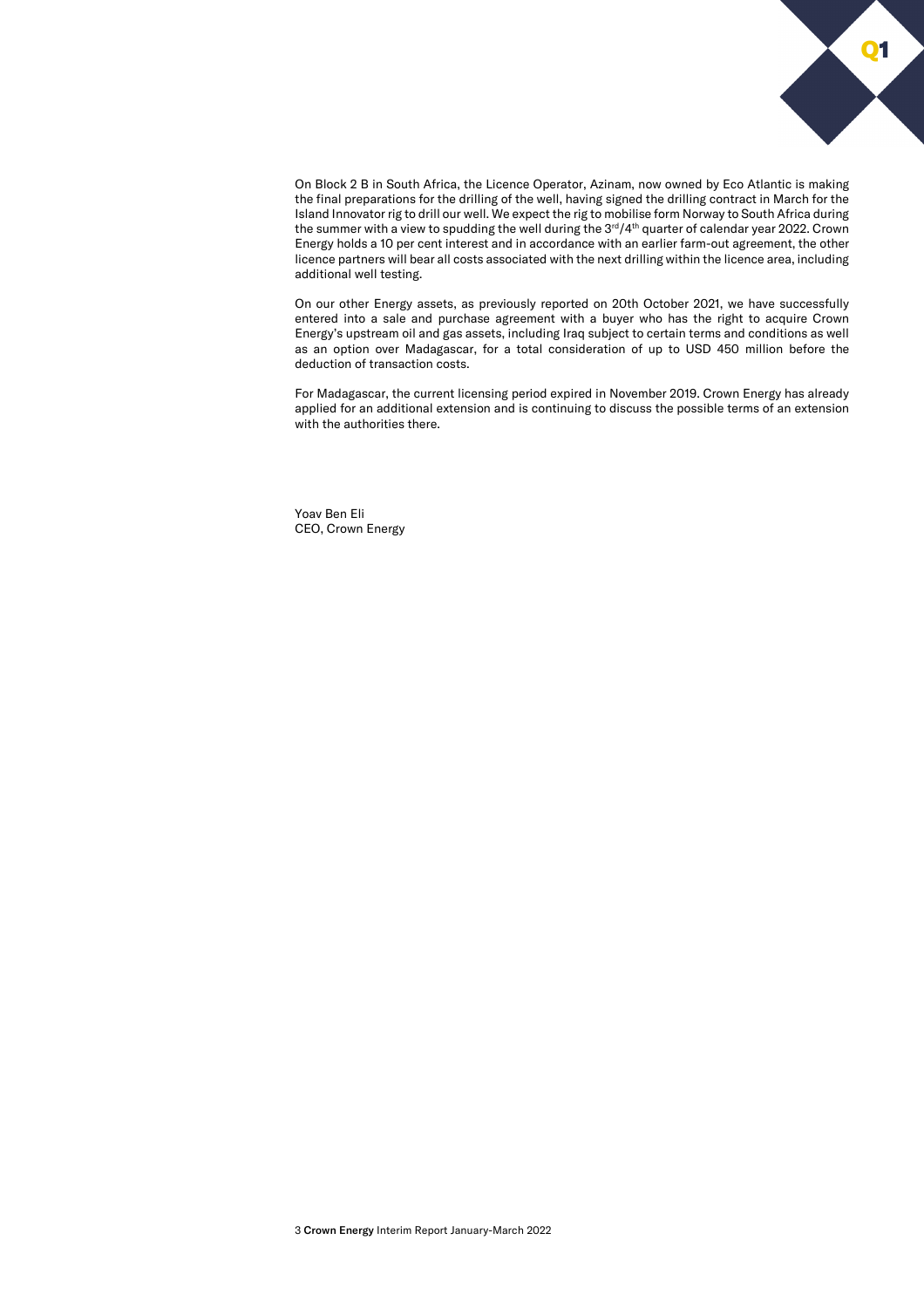

# **Asset Development and Management business area**

#### **THE PROPERTY MARKET AND CURRENCY IN ANGOLA**

Angola's real estate market is strongly linked to the oil and gas sector. Some companies are aiming more to reduce long-term commitments. This means that in some circumstances the landlord will offer more flexible contracts; shorter duration or adjustable terms. Alternative concepts to a traditional leasing system, such as business centers, have started to emerge in the market. In first quarter 2022 demand from the oil industry itself has increased. Crown Energy has expirinced the rise in occupancy rates, which will have a full effect on the Company's revenue in Q2 2022.

The Angolan kwanza has continued to appreciate over the reporting period, which is an improvement from the previous few years . The strengthening of the kwanza in recent quarters has had consequences on the reported revenue in Swedish SEK. The graph below shows the development of revenue since the first quarter of 2020.



Annual inflation in Angola rose to about 28.5 percent in March this year. (Source: Banco Nacional de Angola). It can not be ruled out that Angola will be considered a hyperinflation economy again, and that IAS 29 Financial Reporting in Hyperinflationary Economies should be applied to the financial accounts in the future.

14 Properties



Leasable area, sqm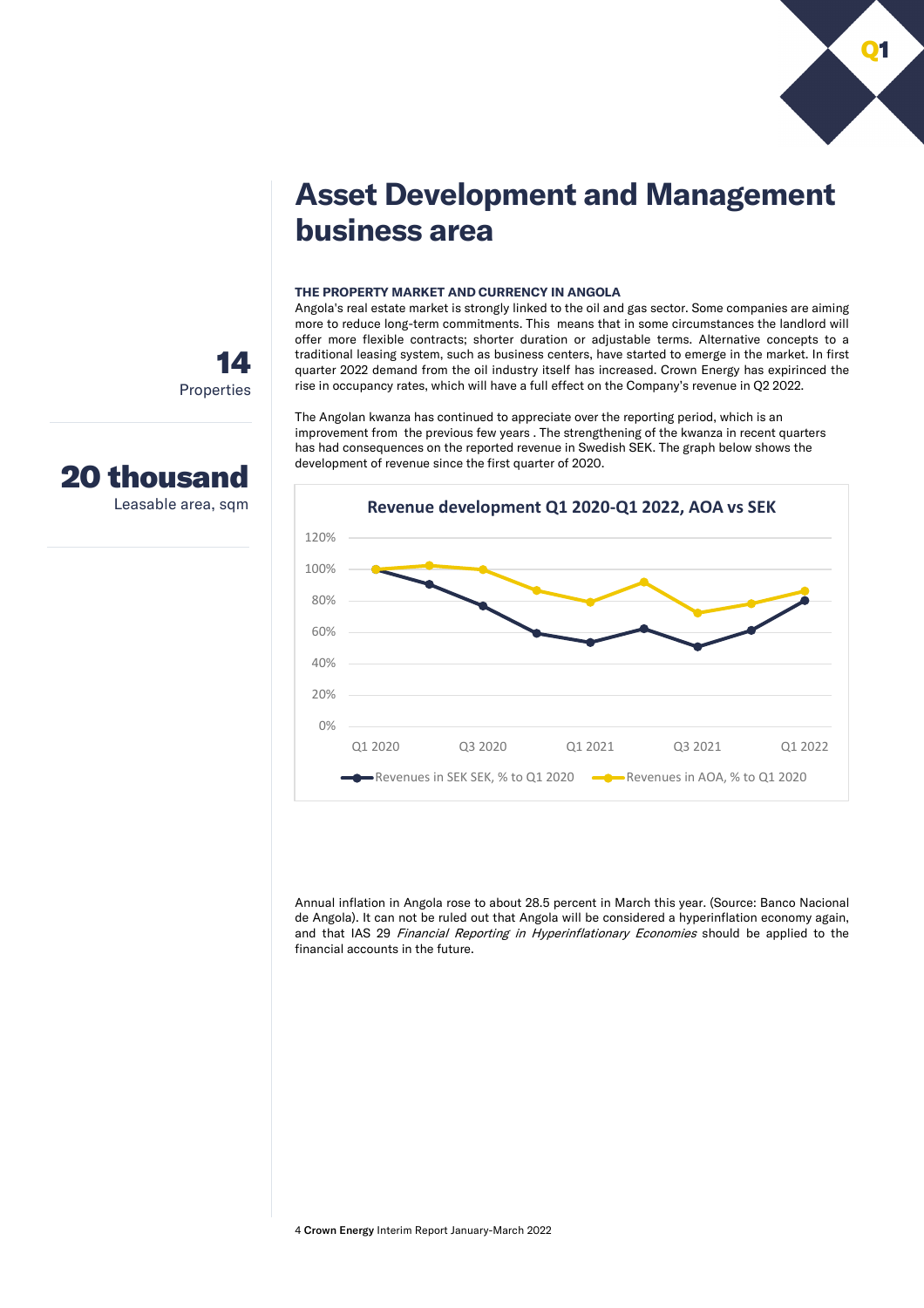### **SUMMARY OF PROPERTY-RELATED KEY RATIOS**

For definitions of key ratios please see pages 20-21.

| <b>ALL AMOUNTS IN SEK THOUSANDS</b>                         | 2022-03-31 | 2021-12-31 |
|-------------------------------------------------------------|------------|------------|
| Revenue backlog, SEK thousand                               | 29.329     | 16,680     |
| Rent backlog, SEK thousand                                  | 22,879     | 12,885     |
| Contracted annual rental and service revenues, SEK thousand | 37,119     | 24,552     |
| Contracted annual rental revenues, SEK thousand             | 28,071     | 17,217     |
| Area occupancy rate (excl. C-View) %                        | 69%        | 56%        |
| Economic occupancy rate (excl. C-View), %                   | 65%        | 44%        |
| WAULT rent and service, months                              | 9.8        | 9.0        |
| Market value of portfolio (excl. C-View), SEK thousand      | 174 129    | 162,250    |
| Market value C-View, SEK thousand                           | 411.957    | 323.520    |

#### **COMMENTS ON PROPERTY-RELATED KEY RATIOS**

#### **Changes in the first quarter of 2022**

Below is a list of changes in revenue and rent backlog for the first quarter of 2022.

| <b>ALL AMOUNTS IN SEK THOUSANDS</b> | <b>REVENUE BACKLOG</b> | <b>RENT BACKLOG</b> |
|-------------------------------------|------------------------|---------------------|
| Backlog at 31 December 2021         | 16 680                 | 12885               |
| Changes in the third quarter 2021:  |                        |                     |
| Contracted revenue                  | $-6960$                | -4895               |
| New/extended contracts              | 15786                  | 11842               |
| Contracts terminated early          | $-317$                 | $-268$              |
| Exchange rate effects               | 4 1 4 0                | 3 3 1 6             |
| Backlog at 31 December 2021         | 29 329                 | 22879               |

Contracted rental value and service value of extended and new contracts amount to SEK 11,842 thousand and SEK 3,945 thousand, totalling SEK 15,786 thousand. Two contracts were terminated prematurely, which means that the revenue backlog decreased by a total of SEK -317 thousand. In total 73 lease agreements remain. Due to exchange rate effects, the Group's revenue backlog and rent backlog have increased with 4,140 SEK thousand and SEK 3,316 thousand respectively.

The distribution between USD and AOA contracts amounts to 12 and 88 per cent, respectively.

The Company's WAULT has increased since the fourth quarter 2021 from 9 to 9.8 months. Both the area occupancy rate and economic occupancy rate have changed since the fourth quarter 2021 respectively to 69 (56) per cent and 65 (38) per cent. The increase compared to previous Year is mainly attributable to the fact that Soho property is leased out to a large extend since March 2022.

Crown Energy's view is that the Luanda property market is improving and that it is less of "the tenant's market" than it was before. Crown Energy has continued to extend and renew contracts in recent quarters, which has resulted in that the backlog has continued to increase.

Due to better conditions on the market, Crown Energy has recorded a value adjustment for the investment properties. See more on page 9.



WAULT

Area occupancy rate

69%

9,8 months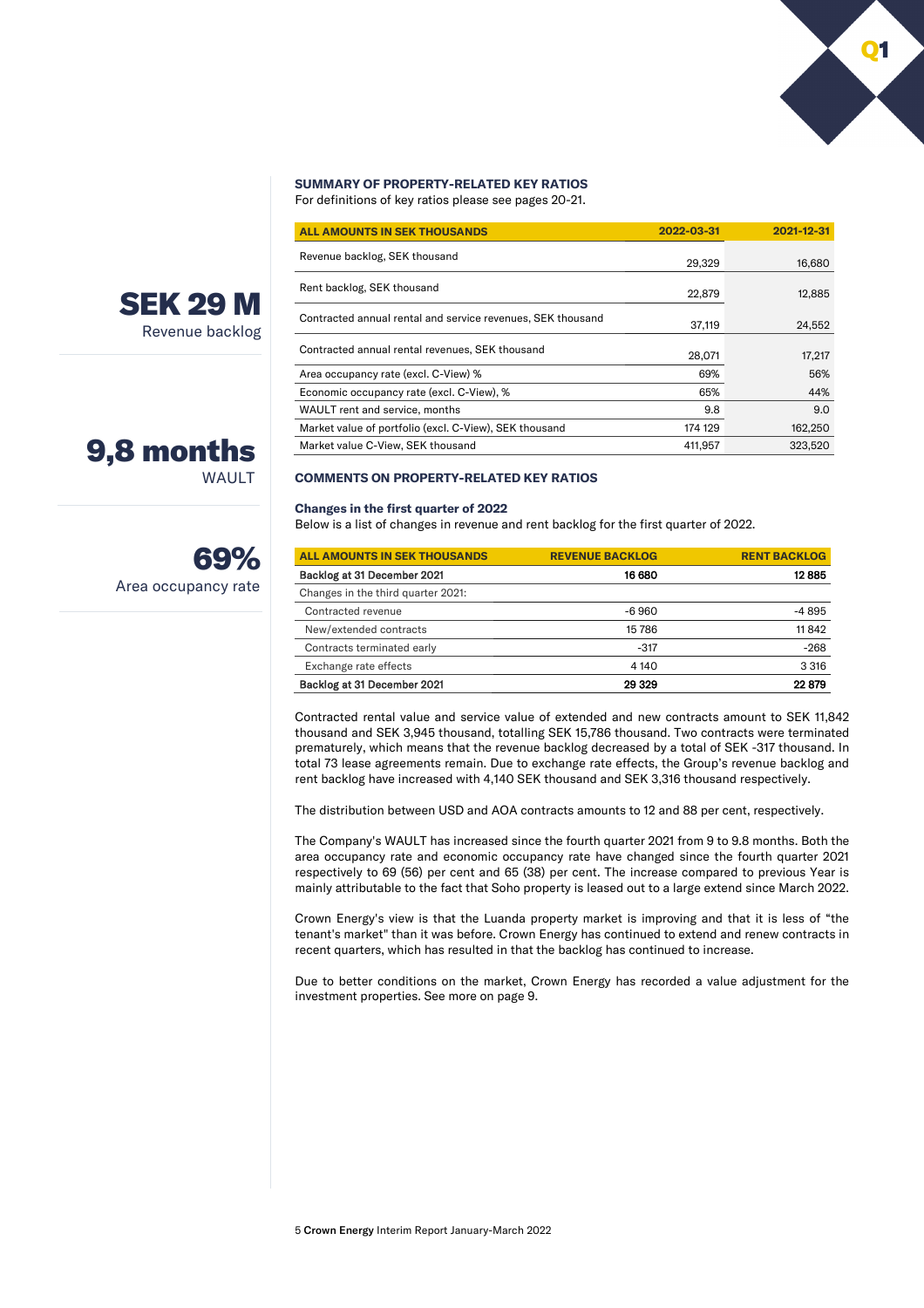

# **Energy business area**

#### **MARKET100UDS/BBL**

By the end of 2021 we were seeing an oil price in the USD \$80's and a strongly increasing gas price. During the course of Q1 of 2022 the oil price has gone over \$100 and the gas price has continued to go up. The main factors causing this continued increase are: the invasion of and ongoing conflict in Ukraine; the reduced effects of the Covid 19 pandemic; increases in Energy demand.

#### **EXPLORATION PROJECTS**

For South Africa, Eco Atlantic acquired Azinam and thus Operatorship of the Block and the project. We are very happy that Eco has joined our JV and taken control of the Operatorship. The Island Innovator rig has been contracted to drill the Gazania-1 well. It will be mobilised from Norway to South Africa during the summer and we understand that drilling will commence by Q3/Q4 of this year. The Operator has now stated that the gross best estimate prospect size is up to 491 million barrels. The Gazania-1 well will target two prospects in relatively low-risk oil-bearing structures updip from the discovery A-J1 borehole drilled in 1988. Crown Energy holds a 10 per cent interest and our licence partner Africa Energy will bear all costs associated with the Gazania-1 drilling within the licence area, including any additional well testing.

The market, in the first quarter of 2022, has remained very strong, with high prices seen for oil and gas. Crown Energy has always stated that its projects are attractive to the energy industry. This belief has been proven by the successful Agreement entered into in October 2021 under which Crown will dispose of (or grant pre-emption rights over), its upstream oil and gas assets, covering Madagascar and Iraq and excluding Block 2 B in South Africa, for a consideration of up to \$450 million, before the deduction of transaction costs – a fantastic deal for Crown's shareholders. In Madagascar, the current licencing period expired in November 2019. However, discussions have been ongoing since then and an application for extension has been submitted. The authorities have confirmed receipt of the Company's proposed change to the licence terms and conditions to better adapt to the prevailing circumstances for oil exploration, especially for early stages. This includes extending the licence period, changing the fee structure and adjusting the conditions and terms for undertaking the work. The Company has been informed by the general director of OMNIS that they are considering how to meet Crown Energy's requests. The Company currently hopes that we can come to an agreement on these changes and thus renew and extend the licence. Crown Energy continues to liaise with the authorities before deciding on the best way forward for the Company regarding this licence. It should be noted that Crown is now in a much stronger financial position than before, and thus has the capacity to be able to progress with this project, subject to further agreement with the authorities.

For a detailed description of the assets, see the 2021 Annual Report and the Company's website.



3 Exploration licences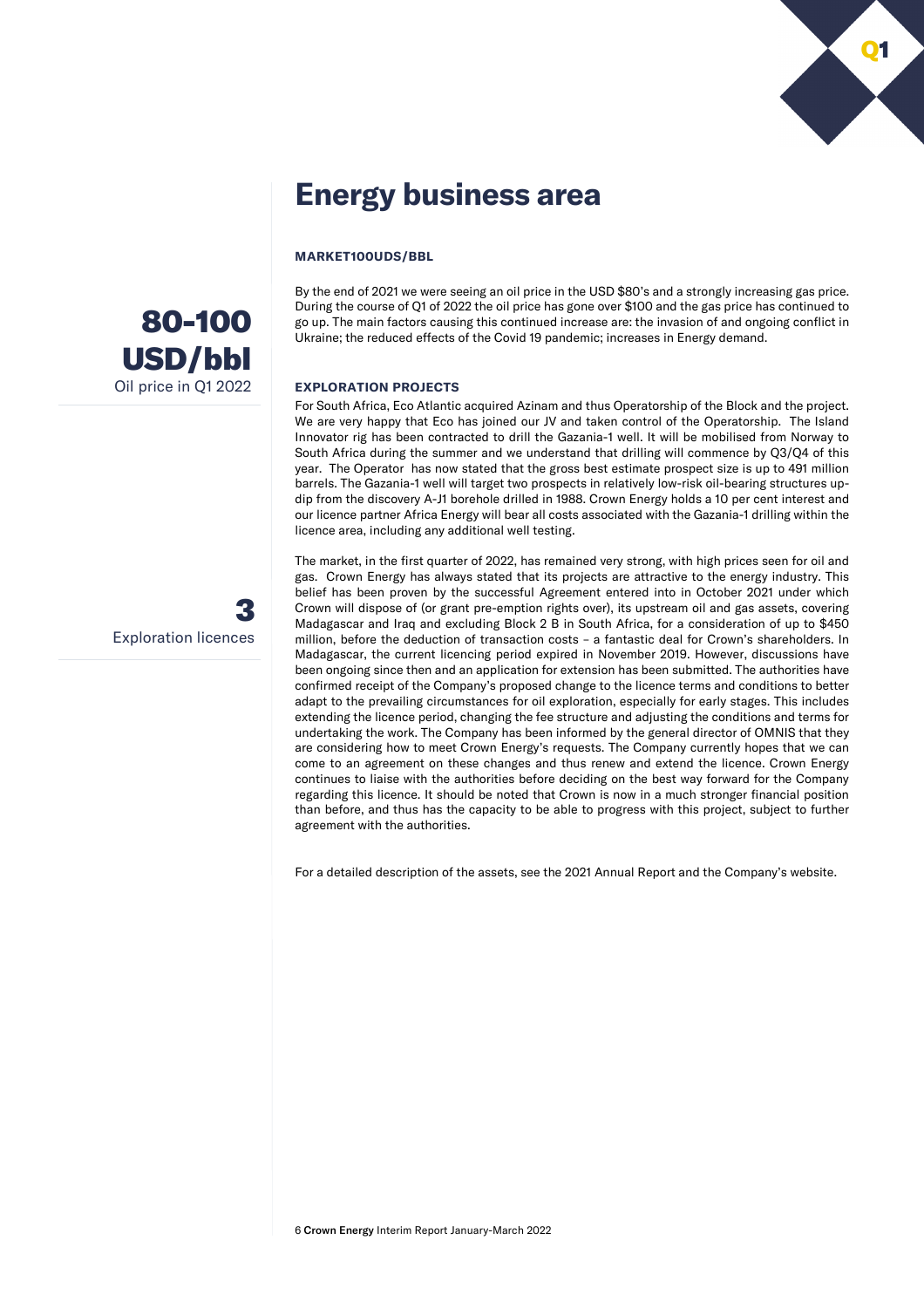

# **Financial overview**

#### **KEY EVENTS DURING THE REPORTING PERIOD JANUARY-MARCH 2022**

On 3 March 2022, Crown Energy announced that the joint venture Block 2B offshore in South Africa has signed an agreement for a semi-submersible rig, Island Innovator, to drill a well at Gazania-1 by October 2022.

#### **COMMENTS ON FINANCIAL PERFORMANCE**

#### **Operating profit/loss**

During the first quarter of 2022 ("the reporting period"), net sales increased by 50 per cent compared to same period last year. Please see more information about this in the section Asset Development and Management.

Property costs for the reporting period amounted to SEK -5,992 thousand (-2,200). The increase is due to the Kwanza exchange rate and lease contracts with variable rents. This amount also includes a one-time payment of stamp duty.

Other external costs totalled SEK -4,392 thousand (-3,107).

#### **Net financial items**

Net financial items during the reporting period amounted to SEK -48,806 thousand (-4,783). The net exchange rate effects amount to SEK -52,582 thousand (4,957). The currency effects are a result of re-valuations of both internal and external balances in foreign currency. In addition, the property valuations are made in USD and recalculated into AOA, which had a negative impact on financial items in 2022.

#### **Changes in value**

Changes in value during the reporting period amount to SEK 8,722 thousand (-11,440) and refers to unrealised changes in investment property. The changes in investment property are attributable to updates of the property valuations as of 31 March 2022.

#### **Other comprehensive income**

Other comprehensive income includes translation differences of SEK 109,002 thousand (43,755), which arose as a result of revaluation of the subsidiaries' assets and liabilities from local currencies to SEK.

#### **COMMENTS ON CONSOLIDATED FINANCIAL POSITION**

#### **Assets**

The carrying amount of investment properties totalled SEK 174,129 thousand. Net change since yearend 2021 totalled SEK 11,880 thousand. The change in value is mainly attributable to adjustment of the Manhattan property where Crown energy will invest in 3 more apartments during the Q2 2022 and the effect of prolonged lease Contract on the Soho property. See note 3 for a summary of the period's changes.

The C-View property is classified as a property asset held for sale. C-View is reported at a fair value amounting to AOA 19,853 million, which corresponds to the agreed purchase price, discounted over the payment period of three years. This corresponds to a value of SEK 411,957 thousand as per 31 March 2022. The increase of SEK 88,436 thousand since year-end 2021 is attributable to FX rate effects. For more information about the C-View sale and the accounting of the transaction, see note 7.

Exploration and evaluation assets totalled SEK 210,001 thousand. See Note 4 for a summary of the changes.

Financial assets reported at amortised costs refers to investments in Angolan government bonds indexed against the USD or Inflation.

Prepaid costs and deferred income amount to SEK 124,895 thousand and has increased by SEK 21,920 thousand since year-end 2021. The increase is mainly explained by a weaker SEK to both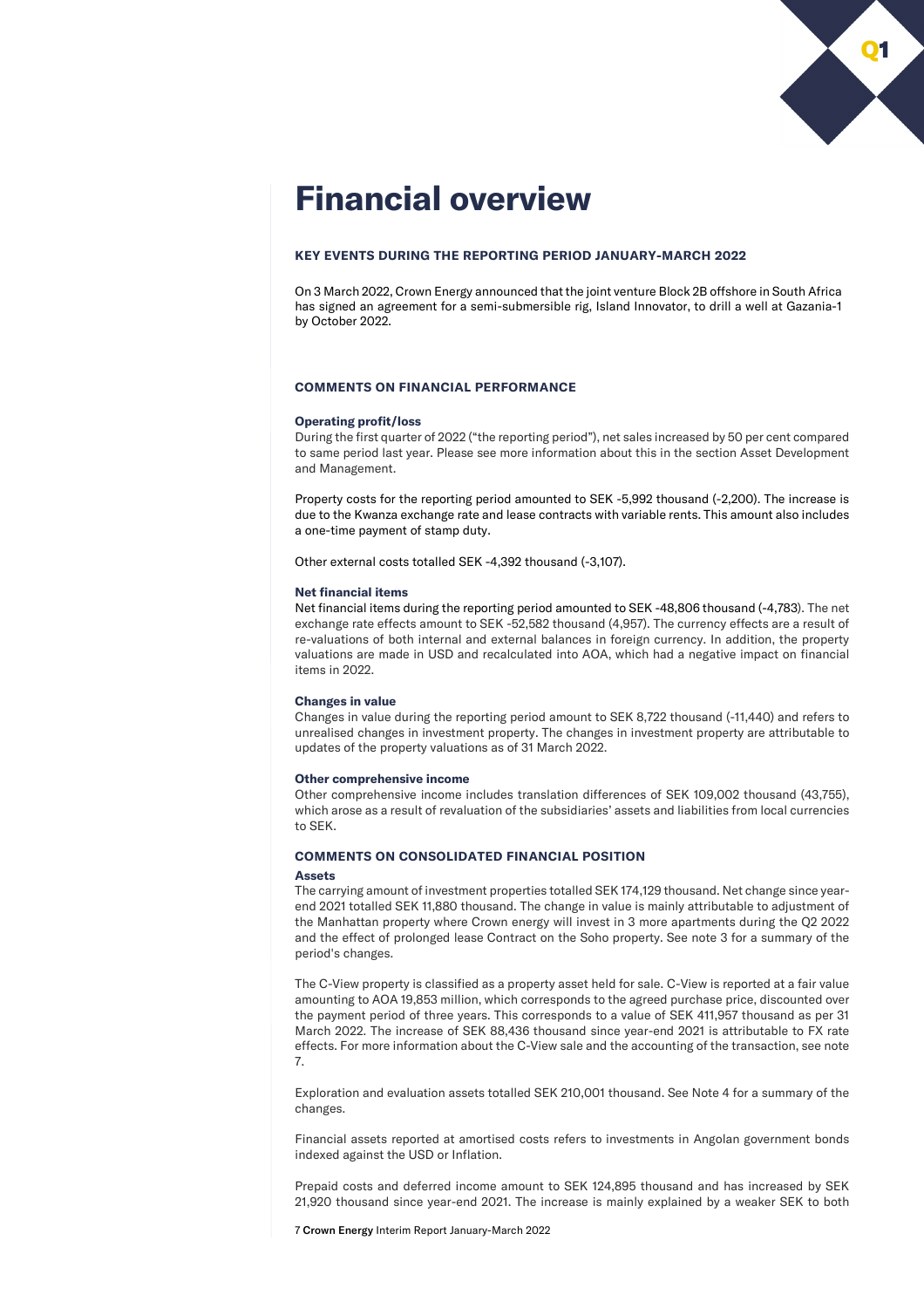Q1

USD and Kwanza which effects the prepaid transactional costs for sales of C-view and Exploration assets.

#### **Liabilities**

Contract liabilities relate normally only to revenues, invoiced in advance. In December 2019, the Group started to receive payments from the Angolan finance ministry (MINFIN), for the C-View sale, which also are included in the contract liabilities. These payments are accounted for as contract liabilities, until the economic control is transferred to MINFIN, which can occur after one third of the price is fully paid. The contract liability related to the C-View sale amounts as per 31 March 2022 to SEK 288,436 thousand. As of March 2022, the buyer did not assume control of the building due to changes in the purpose of further exploitation of the property. For more information about the C-View sale and the accounting of this, see note 7.

#### **COMMENTS ON CASH FLOWS**

The cash flow for the period amounts to SEK -2,417 (-8,782) thousand. Net investments in Angolan Government bonds amount to-6,159.

#### **PARENT COMPANY**

The Parent Company's revenue for first quarter of 2022 amounted to SEK 503 thousand (974). Revenue related to re-invoicing of costs and management fees to subsidiaries. The decrease is due to lower personnel and administrative costs in the parent company.

Other external expenses of SEK -705 thousand (-686).

There were 4 persons (4) employed by the Parent Company at the end of the period.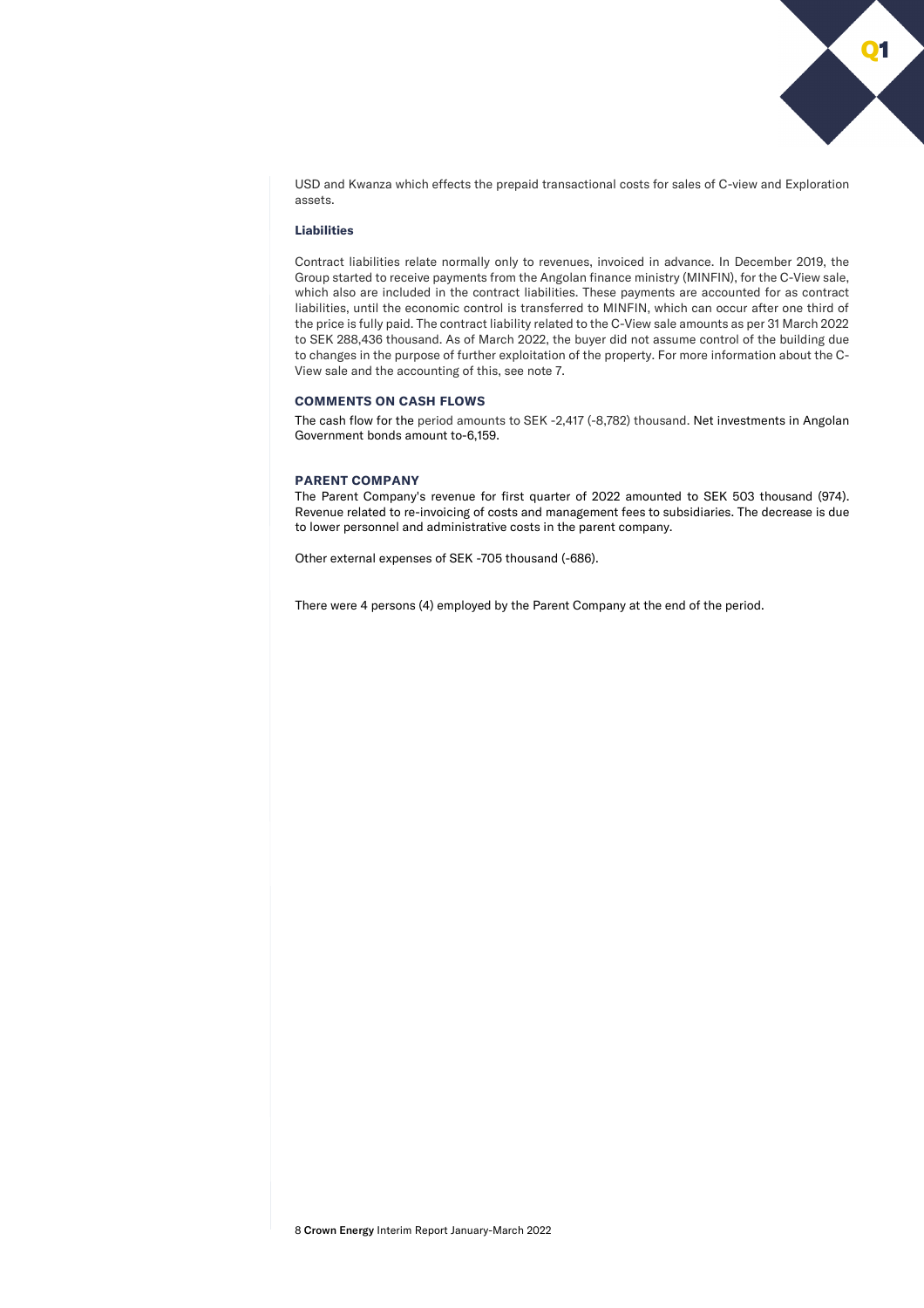

# **Consolidated statements of comprehensive income**

| <b>ALL AMOUNTS IN SEK THOUSANDS</b>                                                | <b>NOTE</b> | <b>JAN-MAR</b><br>2022 | <b>JAN-MAR</b><br>2021 | <b>FULL YEAR</b><br>2021 |
|------------------------------------------------------------------------------------|-------------|------------------------|------------------------|--------------------------|
| <b>INCOME STATEMENT</b>                                                            |             |                        |                        |                          |
| Revenue, of which                                                                  |             | 7,313                  | 4,879                  | 20,764                   |
| Rental revenues                                                                    | 2           | 5,279                  | 3,224                  | 14,041                   |
| Service revenues                                                                   | 2           | 2,034                  | 1,655                  | 6,723                    |
| Other operating income                                                             | 2           | 1,282                  |                        | 6                        |
| Property-related expenses                                                          |             | $-5,992$               | $-2,200$               | $-10,982$                |
| Other external costs                                                               |             | $-4,392$               | $-3,107$               | $-20,783$                |
| Employee benefit expenses                                                          |             | $-5,742$               | $-2,213$               | -8,915                   |
| Depreciation                                                                       |             | -95                    | $-250$                 | -1,056                   |
| Other operating expenses                                                           |             | -57                    | $-420$                 | $-6,124$                 |
| <b>Operating profit/loss</b>                                                       |             | $-7,682$               | $-3,310$               | -27,089                  |
|                                                                                    |             |                        |                        |                          |
| Financial income                                                                   |             | 5,380                  | 4,961                  | 25,539                   |
| Financial expenses                                                                 |             | -54,186                | $-9,744$               | -36,957                  |
| Net financial items                                                                |             | -48,806                | -4,783                 | -11,419                  |
| Profit/loss before tax and changes in value                                        |             | -56,489                | -8,093                 | -38,507                  |
|                                                                                    |             |                        |                        |                          |
| Changes in value, of which                                                         |             | 8,722                  | $-11,440$              | -32,596                  |
| Property, unrealised                                                               | 3           | 8,722                  | -11,440                | -32,596                  |
| Assets held for sale, unrealised                                                   | 7           |                        |                        |                          |
| Earnings before tax                                                                |             | -47,767                | -19,533                | -71,103                  |
|                                                                                    |             |                        |                        |                          |
| Income tax                                                                         |             |                        |                        |                          |
| Deferred tax                                                                       |             | 4,194                  | 2,789                  | $-7,504$                 |
| Net profit/loss for the period                                                     |             | -43,573                | -16,743                | -63,600                  |
| Earnings per share and share related data                                          |             |                        |                        |                          |
| Average number of basic and diluted shares,                                        |             |                        |                        |                          |
| thousands                                                                          |             | 477,315                | 477,315                | 477,315                  |
|                                                                                    |             |                        |                        | $-0.13$                  |
| Basic and diluted earnings per share, SEK                                          |             | $-0.09$                | $-0.04$                |                          |
| <b>COMPREHENSIVE INCOME</b>                                                        |             |                        |                        |                          |
| Net profit/loss for the period                                                     |             | -43,573                | -16,743                | -63,600                  |
| Other comprehensive income:                                                        |             |                        |                        |                          |
| <b>Translation differences</b>                                                     |             | 109,002                | 43,775                 | 101,588                  |
| Total items that can be reclassified to profit<br>or loss                          |             | 109,002                | 43,775                 | 101,588                  |
| Other comprehensive income, net of tax                                             |             | 109,002                | 43,775                 | 101,588                  |
| Total comprehensive income for the year                                            |             | 65,429                 | 27,031                 | 37,988                   |
| Comprehensive income for the period<br>attributable to Parent Company shareholders |             | 65,429                 | 27,031                 | 37,988                   |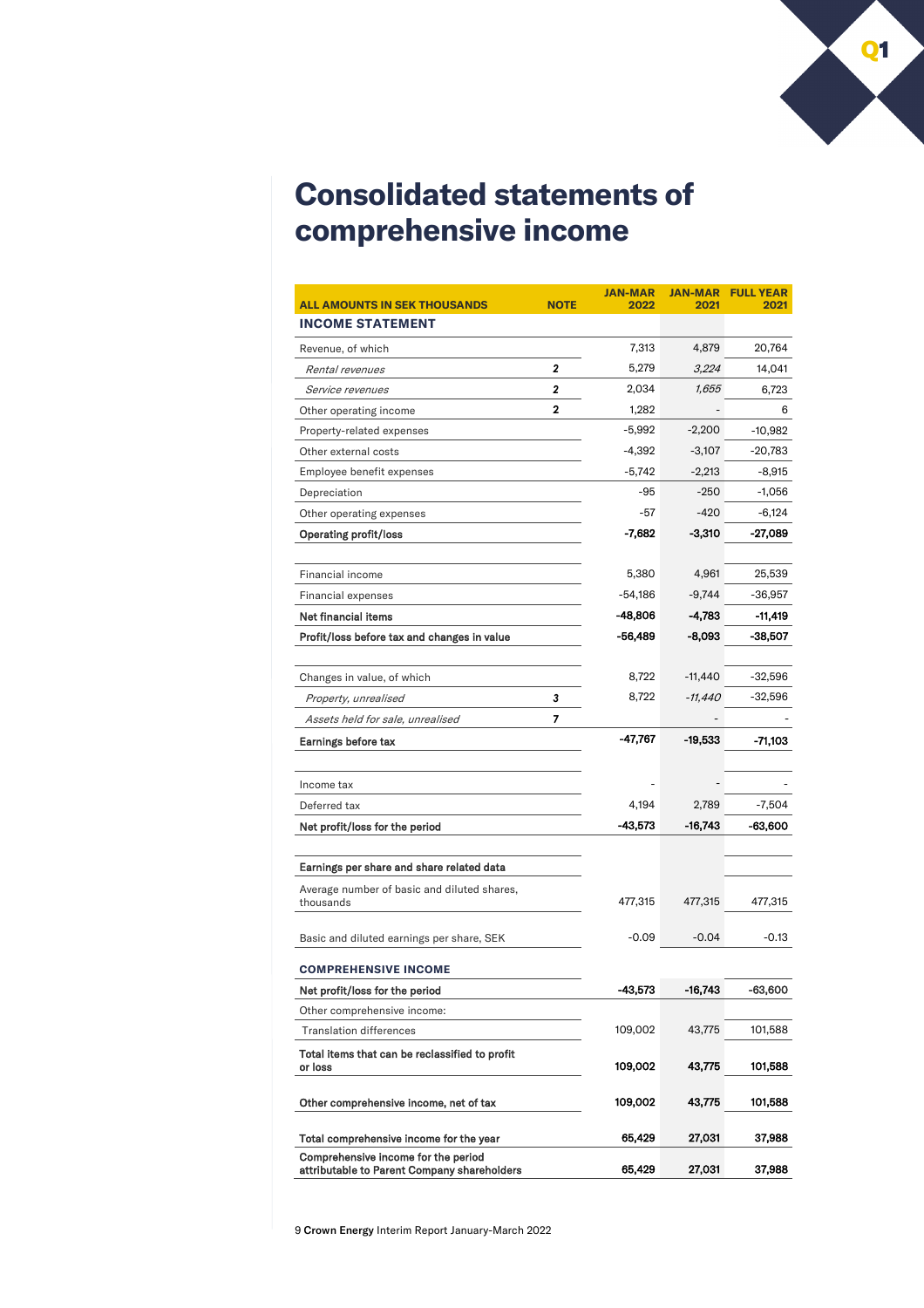

# **Condensed consolidated statements of financial position**

| <b>ALL AMOUNTS IN SEK THOUSANDS</b>                                       | <b>NOTE</b> | 2022-03-31           | 2021-03-31 | 2021-12-31 |
|---------------------------------------------------------------------------|-------------|----------------------|------------|------------|
| <b>ASSETS</b>                                                             |             |                      |            |            |
| Non-current assets                                                        |             |                      |            |            |
| Investment property                                                       | 3           | 174,129              | 179,935    | 162,250    |
| Property assets held for sale                                             | 7           | 411,957              | 277,152    | 323,520    |
| Equipment, tools, fixtures and fittings                                   |             | 3,933                | 1,441      | 1,523      |
| Intangible assets                                                         |             |                      | 309        |            |
| Exploration and evaluation assets                                         | 4           | 210,001              | 208,649    | 207,107    |
| Financial assets valued at amortised cost                                 |             | 111,748              | 14,781     | 83,442     |
| Deferred tax asset                                                        |             |                      | 1          |            |
| Total non-current assets                                                  |             | 911,768              | 682,268    | 777,841    |
|                                                                           |             |                      |            |            |
| <b>Current assets</b>                                                     |             |                      |            |            |
| Trade receivables                                                         |             | 19,666               | 10,887     | 12,991     |
| Other receivables                                                         | 5           | 62,852               | 36,773     | 41,519     |
| Prepaid expenses and accrued income                                       |             | 124,895              | 33,162     | 102,974    |
| Cash and cash equivalents                                                 |             | 664,595              | 37,190     | 660,308    |
| <b>Total current assets</b>                                               |             | 872,077              | 118,012    | 817,792    |
| <b>TOTAL ASSETS</b>                                                       |             | 1,783,776            | 800,280    | 1,595,633  |
|                                                                           |             |                      |            |            |
| <b>EQUITY AND LIABILITIES</b>                                             |             |                      |            |            |
| <b>EQUITY</b>                                                             |             |                      |            |            |
| <b>Total equity attributable to Parent</b><br><b>Company shareholders</b> |             | 664,089              | 587,703    | 598,660    |
| <b>LIABILITIES</b>                                                        |             |                      |            |            |
| <b>Non-current liabilities</b>                                            |             |                      |            |            |
| Non-current lease liability                                               |             | 450                  | 1,807      | 575        |
| Deferred tax liabilities                                                  |             | 105,286              | 82,904     | 89,176     |
| Other provisions                                                          |             | 3,706                | 3,490      | 3,617      |
| Total non-current liabilities                                             |             | 109,442              | 88,201     | 93,368     |
| <b>Current liabilities</b>                                                |             |                      |            |            |
| Current lease liability                                                   |             |                      | 210        |            |
| Accounts payable                                                          |             | 5,135                | 7,652      | 6,124      |
| Other current liabilities                                                 |             | 7,066                | 7,544      | 8,656      |
| Accrued expenses and deferred income                                      |             | 697,681              | 2,967      | 682,763    |
|                                                                           |             |                      |            |            |
| <b>Contract liabilities</b>                                               |             | 300,364<br>1,010,246 | 106,004    | 206,063    |
| <b>Total current liabilities</b>                                          |             |                      | 124,377    | 903,606    |
| TOTAL EQUITY AND LIABILITIES                                              |             | 1,783,776            | 800,280    | 1,595,633  |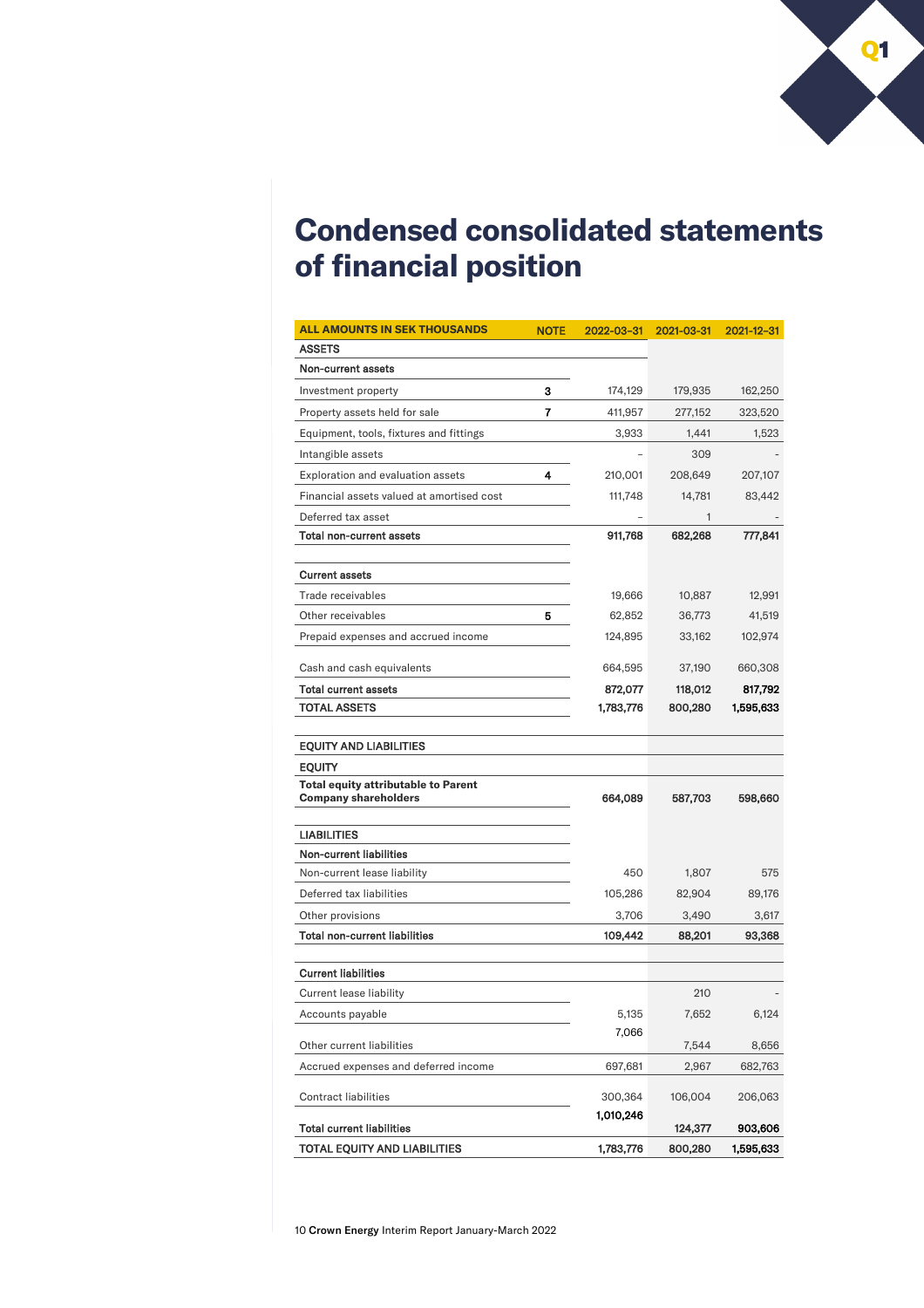

# **Condensed consolidated statement of changes in equity**

| 2022-03-31<br>598,659 | 2021-03-31<br>560,671 | 2021-12-31<br>560,671          |
|-----------------------|-----------------------|--------------------------------|
|                       |                       |                                |
|                       |                       |                                |
| -43.573               |                       | $-63,600$                      |
| 109.002               | 43.775                | 101,588                        |
| 65.429                |                       | 37,988                         |
| 664,089               |                       | 598,659                        |
|                       |                       | $-16.743$<br>27,031<br>587,703 |

# **Condensed consolidated statements of cash flows**

| <b>ALL AMOUNTS IN SEK THOUSANDS</b>                                     | <b>NOTE</b> | <b>JAN-MAR</b><br>2022 | <b>JAN-MAR</b><br>2021 | <b>FULL YEAR</b><br>2021 |
|-------------------------------------------------------------------------|-------------|------------------------|------------------------|--------------------------|
| Cash flow from operating activities<br>before change in working capital |             | $-5,774$               | 1,468                  | $-12,292$                |
| Changes in working capital                                              |             | 11,785                 | 1,857                  | 95,480                   |
| Cash flow from operating activities                                     |             | 6,011                  | 3,325                  | 83,189                   |
|                                                                         |             |                        |                        |                          |
| Capital expenditures on investment<br>properties                        |             |                        |                        | $-545$                   |
| Capital expenditures on exploration<br>and evaluation assets            |             | $-59$                  | $-13$                  | 458                      |
| Capital expenditures on other fixed<br>assets                           |             | $-2,015$               |                        | $-363$                   |
| Advance payments sale of<br>exploration and evaluation assets           |             |                        | $-10,373$              | 645,270                  |
| Investments in financial assets<br>(government bonds)                   |             | $-6.159$               |                        | $-60,691$                |
| Paid tax on dividends                                                   |             |                        |                        |                          |
| Advance payments costs associated<br>with sale of Exploration assets    |             |                        |                        | $-57,656$                |
| Cash flow from investing activities                                     | 3, 4        | $-8.233$               | $-10,386$              | 526,472                  |
| Cash flow from financing activities                                     |             | $-195$                 | $-1,721$               | $-3,299$                 |
| Cash flow for the period                                                |             | $-2,417$               | $-8,782$               | 606,361                  |
| Cash and cash equivalents at start of<br>period                         |             | 660,308                | 42,522                 | 42,522                   |
| Cash flow for the period                                                |             | $-2,417$               | $-8,782$               | 606,361                  |
| Exchange losses on cash and cash<br>equivalents                         |             | 6,705                  | 3,449                  | 11,424                   |
| Cash and cash equivalents at end of<br>period                           |             | 664,595                | 37,190                 | 660,308                  |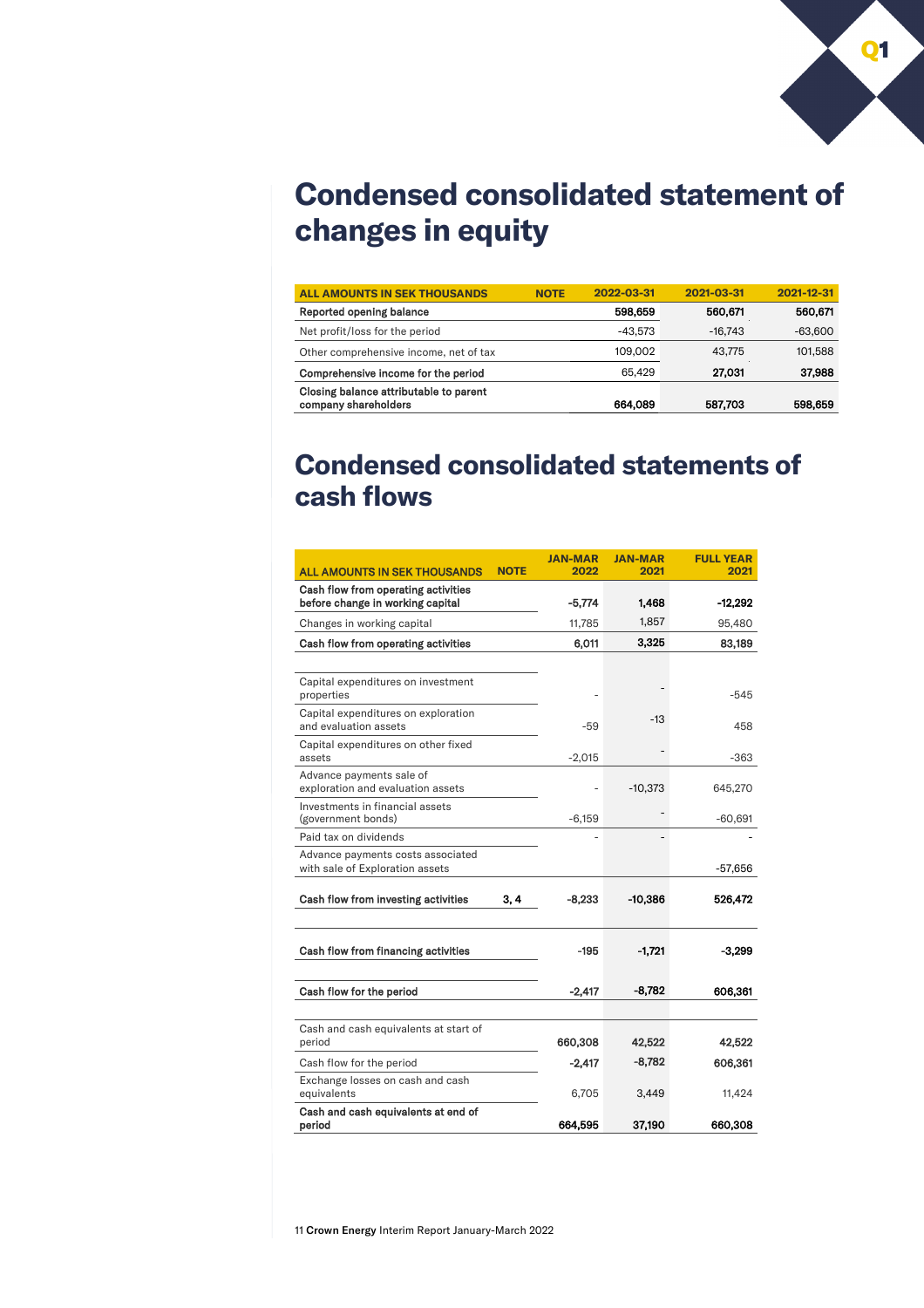

# **Consolidated key ratios**

For definitions of key ratios, see pages 22-23.

### **QUARTERLY SUMMARY – GROUP**

| <b>ALL AMOUNTS IN</b><br><b>SEK THOUSANDS</b>        |                |           |                |                |                |          |                |                |
|------------------------------------------------------|----------------|-----------|----------------|----------------|----------------|----------|----------------|----------------|
| <b>UNLESS</b><br><b>OTHERWISE</b>                    | Q <sub>1</sub> | Q4        | Q <sub>3</sub> | Q <sub>2</sub> | Q <sub>1</sub> | Q4       | Q <sub>3</sub> | Q <sub>2</sub> |
| <b>STATED</b>                                        | 2022           | 2021      | 2021           | 2021           | 2021           | 2020     | 2020           | 2020           |
| <b>EARNINGS</b>                                      |                |           |                |                |                |          |                |                |
| Rental and service<br>revenues                       | 7,313          | 7,313     | 4,626          | 5,683          | 4,879          | 5,411    | 6,993          | 8,247          |
| Other operating<br>income                            | 1,282          | 2         |                | 5              |                | $-614$   | $-403$         | 248            |
| Operating<br>profit/loss                             | $-7,682$       | $-12,888$ | $-6,787$       | $-8,461$       | $-3,310$       | $-8,974$ | $-1,283$       | 24             |
| Net profit/loss for<br>the period after tax          | -43,573        | $-12,888$ | -38,832        | -8,669         | -16,743        | 24,743   | -4,731         | 13,730         |
| PROPERTY-RELATED KEY RATIOS                          |                |           |                |                |                |          |                |                |
| Rental revenues                                      | 5.279          | 4,295     | 3,300          | 3,222          | 3.224          | 3,652    | 4,953          | 5,852          |
| Service revenues                                     | 2,034          | 1,282     | 1,326          | 2,461          | 1,655          | 1,760    | 2,040          | 2,394          |
| Property-related<br>expenses                         | $-5,992$       | $-2,746$  | $-3,982$       | $-2,054$       | $-2,200$       | $-2,518$ | $-2,544$       | $-3,371$       |
| Operating net                                        | 1,321          | 2,830     | 644            | 3,629          | 2,679          | 2,893    | 4,449          | 4,876          |
| Operating surplus,<br>property portfolio, %          | 18%            | 51%       | 14%            | 64%            | 55%            | 53%      | 64%            | 59%            |
| Revenue backlog                                      | 29,329         | 16,680    | 14,442         | 15,167         | 16,320         | 13,698   | 16,231         | 24,322         |
| Rent backlog                                         | 22,879         | 12,885    | 10,927         | 12,138         | 12,127         | 10,217   | 12,421         | 18,544         |
| Contracted annual<br>rental and service<br>revenues  | 37,119         | 24,552    | 20,644         | 18,341         | 17,037         | 17,896   | 25,076         | 29,265         |
| Contracted annual<br>rental revenues                 | 28,071         | 17,217    | 14,273         | 12,517         | 11,256         | 11,846   | 17,461         | 20,857         |
| <b>FINANCIAL KEY RATIOS</b>                          |                |           |                |                |                |          |                |                |
| <b>EBITDA</b>                                        | $-7.587$       | $-26,033$ | $-17,791$      | $-8,209$       | $-3,060$       | $-9,368$ | $-844$         | 444            |
| EBITDA margin, %                                     | Neg.           | Neg.      | neg.           | neg.           | neg.           | neg,     | neg.           | 5%             |
| <b>RATIOS PER SHARE</b>                              |                |           |                |                |                |          |                |                |
| Basic and diluted<br>shares outstanding,<br>thousand | 5,279          | 477,315   | 477,315        | 477,315        | 477,315        | 477,315  | 477,315        | 477,315        |
| Average number of<br>shares, thousand                | 2,034          | 477,315   | 477,315        | 477,315        | 477,315        | 477,315  | 477,315        | 477,315        |
| Diluted earnings per<br>share, SEK                   | $-5,992$       | 0         | $-0.08$        | $-0.02$        | $-0.04$        | 0.05     | $-0.01$        | 0.03           |
| <b>EMPLOYEES</b>                                     | 1,321          |           |                |                |                |          |                |                |
| Average number of<br>employees                       | 18             | 17.0      | 17.0           | 16.5           | 17.0           | 18.0     | 18.0           | 19.0           |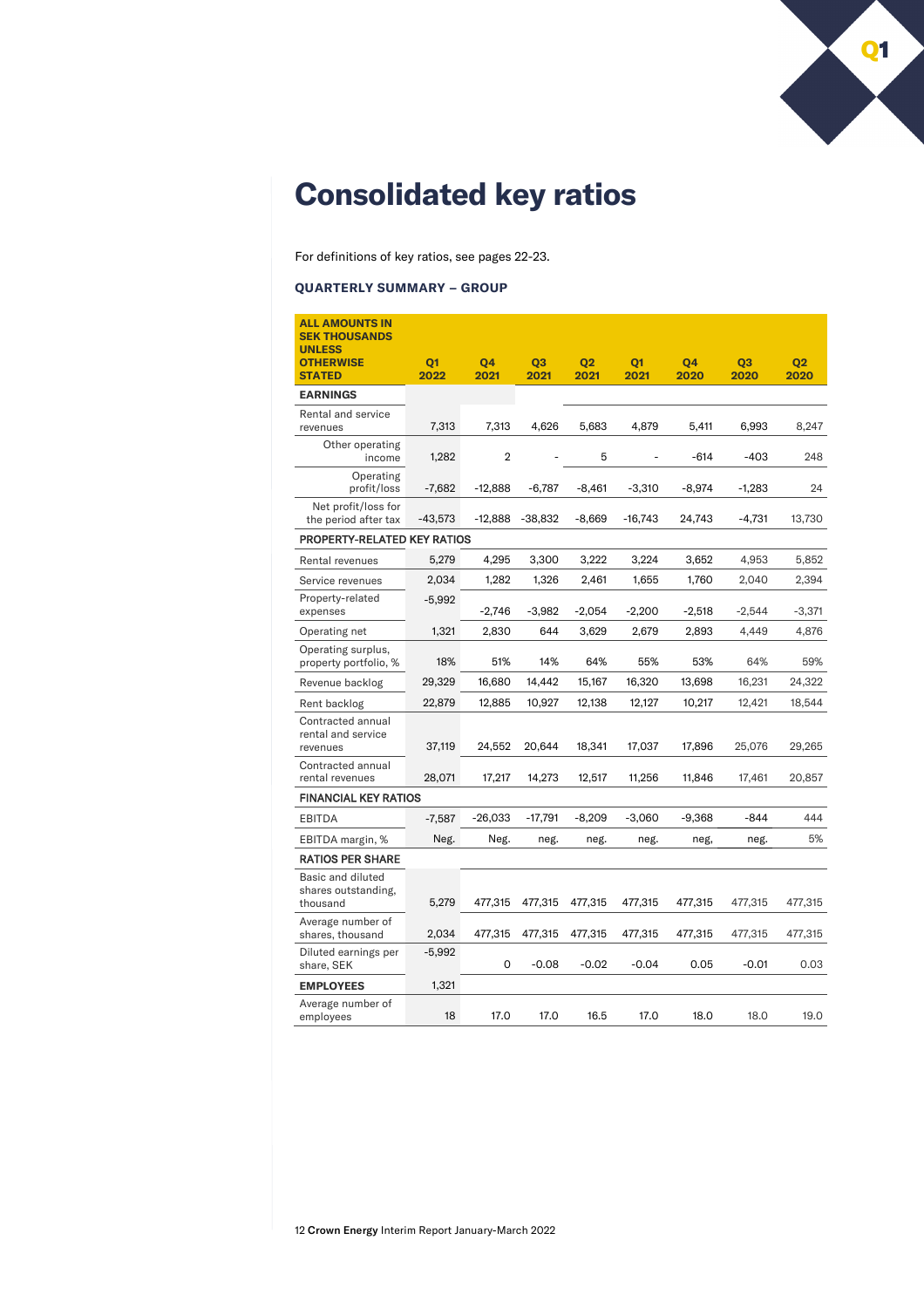#### **PERIODIC SUMMARY – GROUP**

| <b>ALL AMOUNTS IN SEK THOUSANDS</b><br><b>UNLESS OTHERWISE STATED</b> | Q1 2022  | Q <sub>1</sub><br>2021 | <b>FULL</b><br><b>YEAR</b><br>2021 | <b>FULL</b><br><b>YEAR</b><br>2020 | <b>FULL</b><br><b>YEAR</b><br>2019 | <b>FULL</b><br><b>YEAR</b><br>2018 |
|-----------------------------------------------------------------------|----------|------------------------|------------------------------------|------------------------------------|------------------------------------|------------------------------------|
| <b>EARNINGS</b>                                                       |          |                        |                                    |                                    |                                    |                                    |
| Rental and service revenues                                           | 7,313    | 4,879                  | 20,764                             | 29,759                             | 48,788                             | 76,633                             |
| Other operating income                                                | 1,282    |                        | 6                                  | 226                                | 2,728                              | 214                                |
| Operating profit/loss                                                 | $-7,682$ | $-3,310$               | $-27,089$                          | $-16,083$                          | $-996$                             | 22,075                             |
| Operating profit/loss before items affecting                          |          |                        |                                    |                                    |                                    |                                    |
| comparability                                                         | $-7,682$ | $-3,310$               | $-27,089$                          | $-16,083$                          | $-996$                             | 22,075                             |
| Net profit/loss for the period, after tax                             | -43,573  | -16,743                | $-63,600$                          | 45,046                             | 133,599                            | 186,909                            |
| <b>PROPERTY-RELATED KEY RATIOS</b>                                    |          |                        |                                    |                                    |                                    |                                    |
| Rental revenues                                                       | 5,279    | 3,224                  | 14,041                             | 21,163                             | 34,155                             | 53,349                             |
| Service revenues                                                      | 2,034    | 1,655                  | 6,723                              | 8,596                              | 14,633                             | 23,284                             |
| Property-related expenses                                             | $-5,992$ | $-2,200$               | $-10,982$                          | $-12,183$                          | -17,121                            | -23,883                            |
| Operating net                                                         | 1,321    | 2,679                  | 9,782                              | 17,575                             | 31,667                             | 52,750                             |
| Operating surplus, property portfolio, %                              | 18%      | 55%                    | 47%                                | 59%                                | 65%                                | 69%                                |
| Revenue backlog                                                       | 29,329   | 16,320                 | 16,680                             | 13,698                             | 31,145                             | 51,222                             |
| Rent backlog                                                          | 22,879   | 12,127                 | 12,885                             | 10,217                             | 25,519                             | 32,646                             |
| Contracted annual rental and service revenues                         | 37,119   | 17,037                 | 24,552                             | 17,896                             | 34,503                             | 78,865                             |
| Contracted annual rental revenues                                     | 28,071   | 11,256                 | 17,217                             | 11,846                             | 25,302                             | 60,374                             |
| Area occupancy rate, %***                                             | 69%      | 64%                    | 56%                                | 71%                                | 73%                                | 55%                                |
| Economic occupancy rate, %***                                         | 65%      | 34%                    | 44%                                | 47%                                | 60%                                | 44%                                |
| WAULT rent and service, months**                                      | 9.8      | 12.9                   | 9.0                                | 10.1                               | 12.1                               | 6.7                                |
| Market value of portfolio                                             | 173,679  | 178,128                | 161,674                            | 176,261                            | 149,860                            | 603,703                            |
| Leasable area, thousands of square meters                             | 19.9     | 19.9                   | 19                                 | 19.9                               | 19.6                               | 31.7                               |
| Number of properties at end of period                                 | 14       | 14                     | 14                                 | 14                                 | 15                                 | 16                                 |
| <b>FINANCIAL KEY RATIOS</b>                                           |          |                        |                                    |                                    |                                    |                                    |
| Return on equity (ROE), %                                             | $-78.%$  | $-2.6%$                | neg.                               | 7.1%                               | 2.5%                               | 22%                                |
| Return on assets (ROA), %                                             | $-3.4%$  | $-2.0%$                | neg.                               | 5.4%                               | 2.0%                               | 18%                                |
| EBITDA                                                                | $-7,587$ | $-3,060$               | -26,033                            | $-15,058$                          | -8,186                             | 22,349                             |
| Adjusted EBITDA                                                       | $-7,587$ | $-3,060$               | $-26,033$                          | $-15,058$                          | $-8,186$                           | 22,349                             |
| EBITDA margin, %                                                      | neg.     | neg.                   | neg.                               | neg.                               | neg.                               | 19%                                |
| Adjusted EBITDA margin, %                                             | Neg.     | neg.                   | neg.                               | neg.                               | neg.                               | 19%                                |
| Equity/assets ratio, %                                                | 37%      | 73%                    | 38%                                | 74%                                | 77%                                | 83%                                |
| <b>RATIOS PER SHARE</b>                                               |          |                        |                                    |                                    |                                    |                                    |
| Basic and diluted shares outstanding, thousand                        | 477,315  | 477,315                | 477,315                            | 477,315                            | 477,315                            | 477,315                            |
| Average number of basic and diluted shares,<br>thousands              | 477,315  | 477,315                | 477,315                            | 477,315                            | 477,315                            | 477,315                            |
| Basic and diluted earnings per share, SEK                             | $-0.09$  | $-0.04$                | $-0.13$                            | 0.09                               | 0.28                               | 0.39                               |
| Equity per share, SEK                                                 | 1.39     | 1.23                   | 1.25                               | 1.17                               | 1.47                               | 1.70                               |
| <b>EMPLOYEES</b>                                                      |          |                        |                                    |                                    |                                    |                                    |
| Average number of employees                                           | 18       | 17.0                   | 17                                 | 18.4                               | 18.1                               | 16.8                               |

Q1

"From the third quarter of 2018, several new key ratios were calculated and produced. The time spent and cost of producing data<br>for periods farther back was weighed against the added value of presenting the information. Th included in key ratios area/economic occupancy rate and leasable area

13 Crown Energy Interim Report January-March 2022

.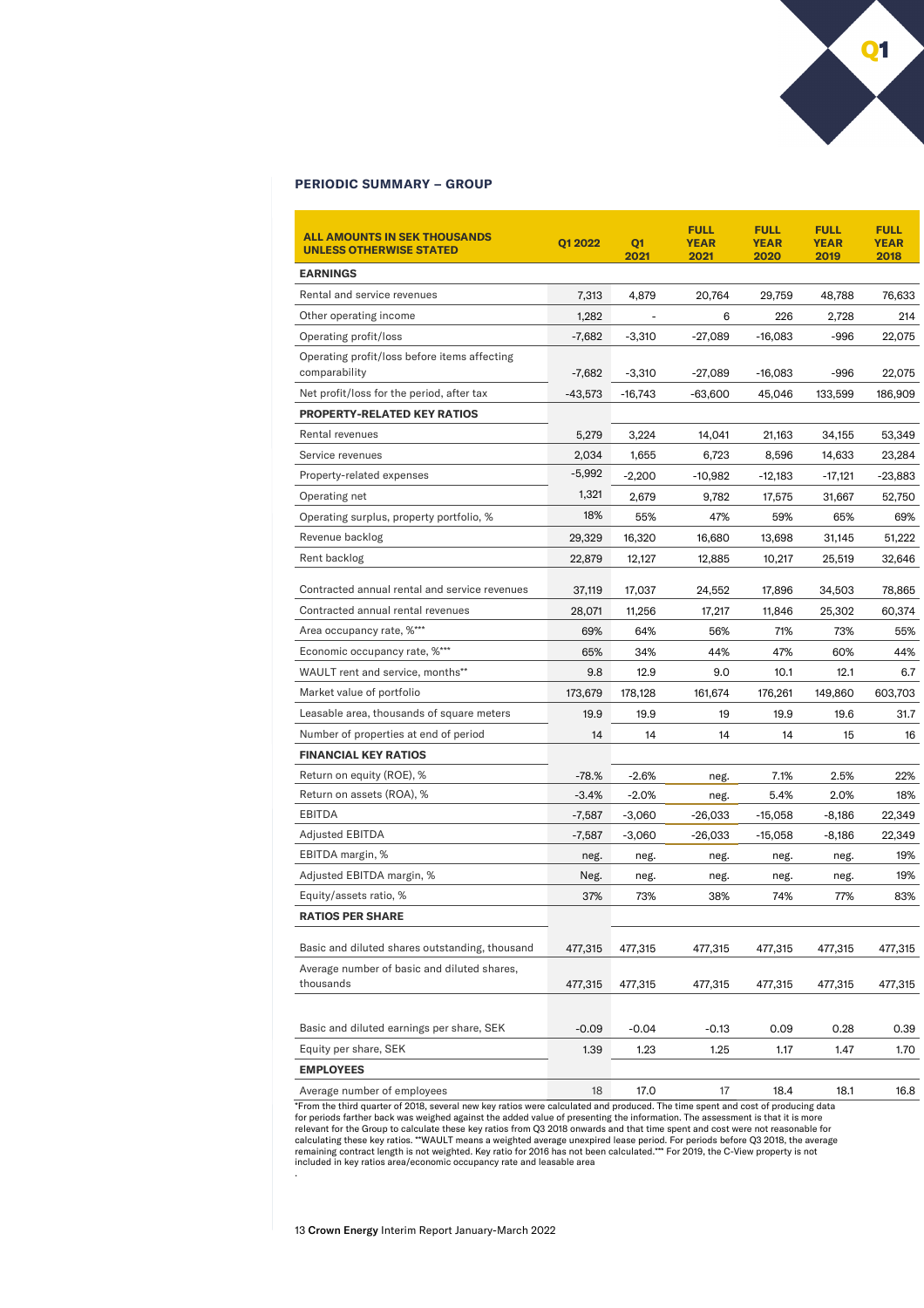

# **Parent Company**

#### **CONDENSED INCOME STATEMENT – PARENT COMPANY**

| <b>ALL AMOUNTS IN SEK</b><br><b>THOUSANDS</b>      | <b>NOTE</b> | <b>JAN-MAR</b><br>2022 | <b>JAN-MAR</b><br>2021 | <b>FULL YEAR</b><br>2021 |
|----------------------------------------------------|-------------|------------------------|------------------------|--------------------------|
| Revenue                                            | 5           | 503                    | 974                    | 2,162                    |
| Other operating income                             |             | $\overline{2}$         |                        | 1                        |
| Other external costs                               |             | $-705$                 | $-686$                 | $-6,271$                 |
| Employee benefit expenses                          |             | $-809$                 | $-1,354$               | $-5,272$                 |
| Depreciation/amortisation                          |             |                        |                        |                          |
| Other operating expenses                           |             | $-1$                   | $-41$                  | -88                      |
| <b>Operating profit/loss</b>                       |             | $-1,011$               | $-1,107$               | -9.468                   |
|                                                    |             |                        |                        |                          |
| Dividend from subsidiary                           |             |                        |                        | 14,454                   |
| Write-down of participations in<br>Group companies |             |                        |                        | $-5.411$                 |
| Interest income and similar items                  |             |                        | 216                    | 915                      |
| Interest income, intercompany                      | 5           | 889                    | 795                    | 3,115                    |
| Interest expenses and similar<br>items             |             | $-1,688$               |                        | $-140$                   |
| <b>Earnings before tax</b>                         |             | $-1,810$               | -95                    | 3,465                    |
| Tax                                                |             |                        |                        |                          |
| Net profit/loss for the period                     |             | -1.810                 | -95                    | 3,465                    |

### **CONDENSED BALANCE SHEET – PARENT COMPANY**

| <b>ALL AMOUNTS IN SEK THOUSANDS</b> | <b>NOTE</b> | 2022-03-31 | 2021-03-31 | 2021-12-31 |
|-------------------------------------|-------------|------------|------------|------------|
| <b>ASSETS</b>                       |             |            |            |            |
| Non-current assets                  |             |            |            |            |
| Participations in Group companies   |             | 467,320    | 466,410    | 467,320    |
| Intangible assets                   |             |            |            |            |
| Receivables from Group companies    |             | 213.584    | 215.251    | 212,322    |
| <b>Total non-current assets</b>     |             | 680,904    | 681,660    | 679,642    |
| <b>Current assets</b>               |             |            |            |            |
| Receivables from Group companies    |             | 8,784      | 2,526      | 6,516      |
| Current receivables                 |             | 58,811     | 736        | 58,156     |
| Cash and bank balances              |             | 633,032    | 3,689      | 622,899    |
| <b>Total current assets</b>         |             | 700,627    | 6,949      | 687,571    |
| <b>TOTAL ASSETS</b>                 |             | 1,381,531  | 688,610    | 1,367,213  |
| <b>EQUITY AND LIABILITIES</b>       |             |            |            |            |
| <b>Total equity</b>                 |             | 685,876    | 684,125    | 687,685    |
| <b>Total liabilities</b>            |             | 695,656    | 4,485      | 679,529    |
| TOTAL EQUITY AND LIABILITIES        |             | 1,381,531  | 688,610    | 1,367,213  |

### **CONDENSED STATEMENT OF CHANGES IN EQUITY – PARENT COMPANY**

| <b>ALL AMOUNTS IN SEK THOUSANDS</b> | <b>NOTE</b> | 2022-03-31 | 2021-03-31 | 2021-12-31 |
|-------------------------------------|-------------|------------|------------|------------|
| <b>Opening equity</b>               |             | 687.685    | 684.221    | 684.221    |
| Net profit/loss for the period      |             | $-1.810$   | -95        | 3.465      |
| Total result for the period         |             | $-1.810$   | -95        | 3,465      |
| <b>Total equity</b>                 |             | 685,876    | 688,610    | 685,876    |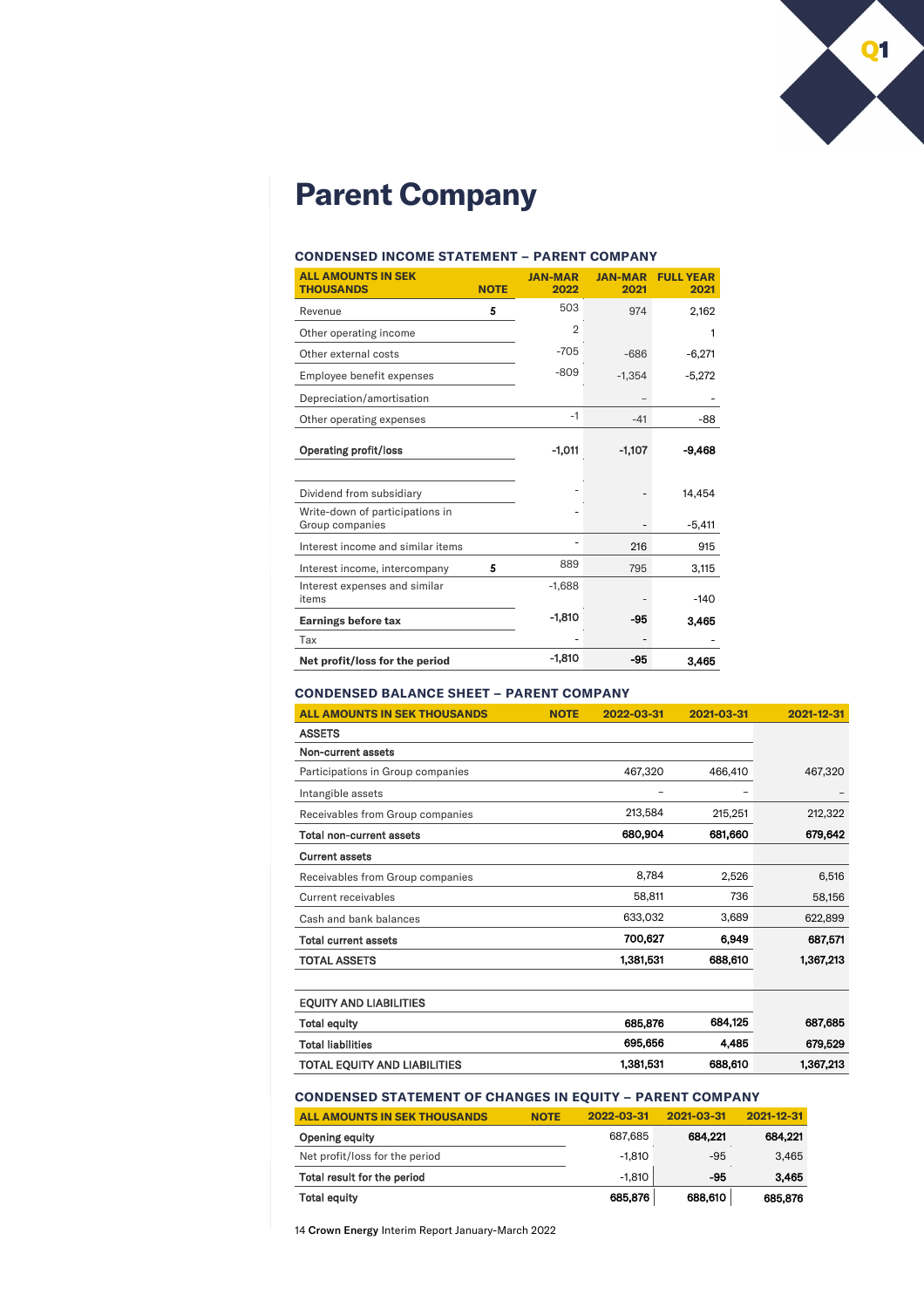

# **Other information**

#### **COMPANY INFORMATION**

The Parent Company, Crown Energy AB (publ), with corporate ID 556804-8598, is a limited company registered in Sweden and domiciled in Stockholm. The street address of the main office is Skeppargatan 27, 114 52 Stockholm.

The number of employees in the Group at the end of the reporting period is 17; 13 linked to the operations in Angola, four employed in the Parent Company in Sweden.

#### **OWNERSHIP STRUCTURE**

The number of shares registered in Crown Energy AB's share register (as per Euroclear) as of publication of this report is 477,315,350 with a quotient value of SEK 0.03 per share.

The Company's ordinary shares are listed on NGM Main Regulated and are traded under the ticker name CRWN with ISN code SE0004210854.

| <b>SHAREHOLDERS</b>                     | <b>NUMBER OF</b><br><b>SHARES</b> | <b>SHARES (%)</b> | <b>NUMBER OF</b><br><b>VOTES</b> | <b>VOTES (%)</b> |
|-----------------------------------------|-----------------------------------|-------------------|----------------------------------|------------------|
| Yoav Ben-Eli, via company 1)            | 343.817.971                       | 72.0%             | 343.817.971                      | 72.0%            |
| Cement Fund SCSp                        | 63,000,000                        | 13.2%             | 63,000,000                       | 13.2%            |
| Alan Simonian, privately and via family | 3,429,521                         | 0.7%              | 3,429,521                        | 0.7%             |
| Other shareholders                      | 67,067,858                        | 14.1%             | 67.067.858                       | 14.1%            |
| Total number of shares                  | 477,315,350                       | 100.0%            | 477.315.350                      | 100.0%           |

1) The shares are owned by YBE Ventures Ltd, which is controlled by Yoav Ben-Eli.

#### **SEASONAL VARIATIONS**

We estimate that there are not any significant seasonal variations in any of the Group's business areas or in Crown Energy as an individual company.

#### **RISKS AND UNCERTAINTIES**

A detailed description of the Group's and Parent Company's risks and risk management can be found in Crown Energy's 2021 Annual Report. During 2022 and until this Interim report is released, no decisive changes to significant risks or uncertainties have occurred compared to that stated in the annual report.

### **Notes**

### 1 **ACCOUNTING POLICIES**

This interim report was prepared pursuant to IAS 34 Interim Financial Reporting, the Swedish Annual Accounts Act, and RFR 1 Supplementary Accounting Regulations for Groups. As with the 2021 annual accounts, the consolidated accounts were prepared in accordance with the International Financial Reporting Standards (IFRS) as adopted by the EU and the Swedish Annual Accounts Act. The financial statements of the Parent Company were prepared in accordance with the Swedish Annual Accounts Act and the Swedish Financial Reporting Board's RFR 2 Accounting for Legal Entities.

The same accounting policies were used during the period as were used for the 2021 financial year and as described in the 2021 Annual Report. None of the new or revised standards, interpretations, or amendments adopted by the EU have influenced the Group's earnings or position.

This interim report does not contain all the information and disclosures contained in the Annual Report, so the interim report should be read alongside the 2021 Annual Report.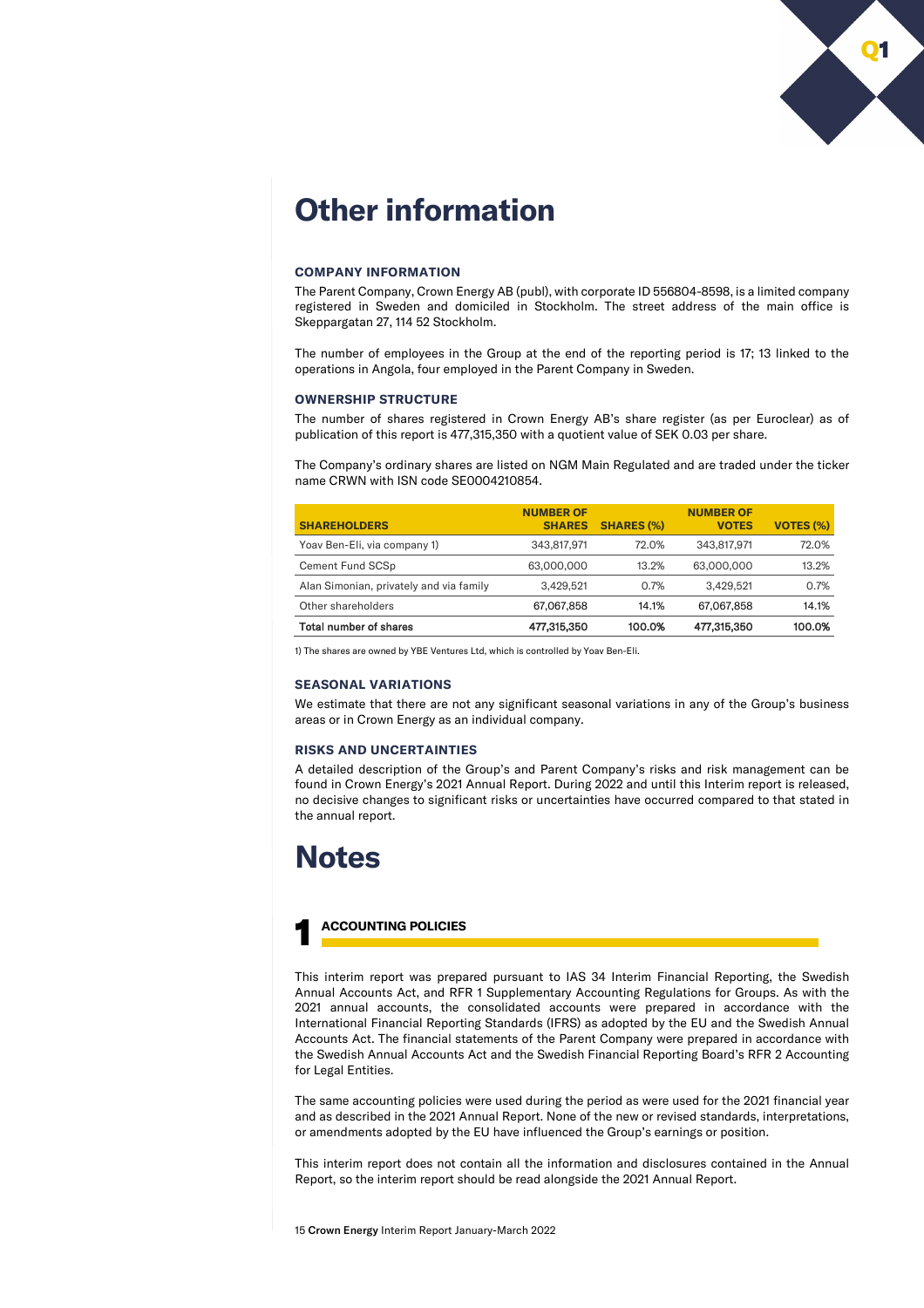

The Group has two revenue streams: rental revenue from leases and revenue from service contracts with tenants. Rental revenue, which makes up most of the Group's revenue, is covered by IFRS 16, Leases, which is why it is excluded from IFRS 15 and its disclosure requirements.

Regarding accounting principles and risks linked to these revenues, see the Annual Report 2021.

| <b>REVENUE CATEGORIES, AMOUNTS IN</b><br><b>SEK THOUSANDS</b>         | <b>Energy</b> | <b>Asset Development</b><br>and<br>Management | Other and<br>eliminations | <b>Total</b> |
|-----------------------------------------------------------------------|---------------|-----------------------------------------------|---------------------------|--------------|
| Q1 2022                                                               |               |                                               |                           |              |
| Rental revenue                                                        | ٠             | 5,279                                         |                           | 5,279        |
| Service revenue                                                       | ٠             | 2,034                                         |                           | 2,034        |
| Other revenue                                                         | ٠             | 1,280                                         | $\overline{2}$            | 1,282        |
| <b>Total revenue</b>                                                  | ۰             | 8,593                                         | $\overline{2}$            | 8,593        |
| Of which revenue from contracts with<br>customers, subject to IFRS 15 | ۰             | 2,034                                         |                           | 2,034        |
| Q1 2021                                                               |               |                                               |                           |              |
| Rental revenue                                                        | ٠             | 3,224                                         |                           | 3,224        |
| Service revenue                                                       | ٠             | 1,655                                         |                           | 1,655        |
| Other revenue                                                         |               |                                               |                           |              |
| Total revenue                                                         |               | 4,879                                         |                           | 4,879        |
| Of which revenue from contracts with<br>customers, subject to IFRS 15 |               | 1,655                                         |                           | 1,655        |

### 3**INVESTMENT PROPERTY**

#### Changes in carrying amount:

| <b>GROUP, ALL AMOUNTS IN SEK</b><br><b>THOUSANDS</b> | <b>JAN-MAR</b><br>2022 | <b>JAN-MAR</b><br>2021 | <b>FULL YEAR</b><br>2021 |
|------------------------------------------------------|------------------------|------------------------|--------------------------|
| Opening carrying amount                              | 162,250                | 179,375                | 179,375                  |
| + Capital expenditures for the period                | $\qquad \qquad =$      |                        | 545                      |
| + Acquisitions for the period                        | $\qquad \qquad =$      |                        |                          |
| - Disposals for the period                           |                        |                        |                          |
| +/- Unrealised changes in value                      | 8,987                  | $-10,889$              | $-31,946$                |
| +/- Change leasing liability                         | $-272$                 | $-550$                 | $-2,921$                 |
| Changes in leasing contracts, no effect on<br>result | $-266$                 |                        |                          |
| +/- Exchange rate effects                            | 3,439                  | 12,000                 | 17,197                   |
| Closing carrying amount                              | 174.129                | 179.375                | 162.250                  |

The valuation of the investment properties has been prepared internally as per 31 March 2022. Required returns were determined for housing and office premises and are set at 7 and 8,5 percent, before tax. The weighted average cost of capital (WACC) for the market (Luanda, Angola) was estimated at 13,6 percent for the period, after tax.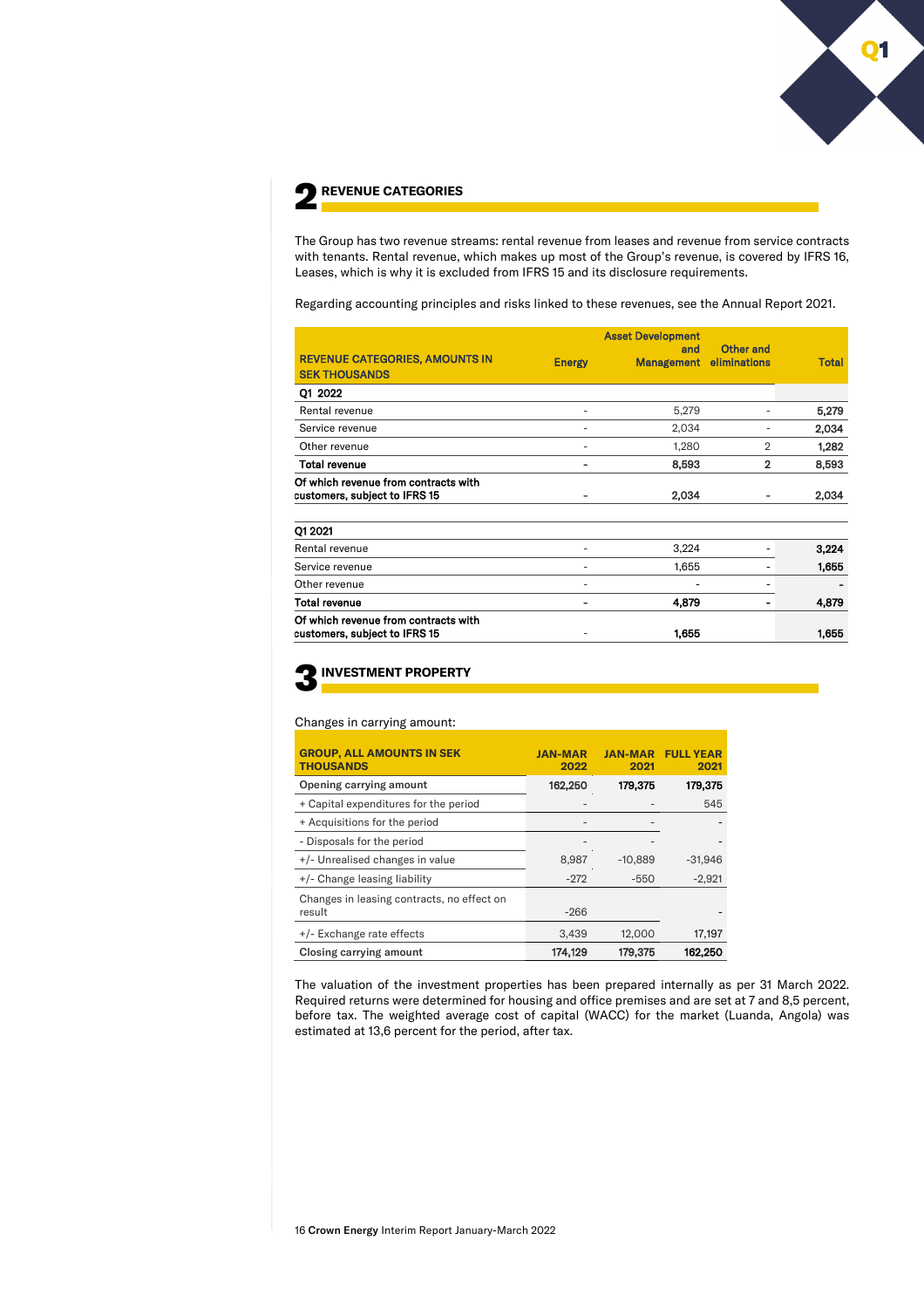#### **Note 3 Investment property (continued)**

Lease costs for rights of use are included in the fair value, which means that the lease liability is reversed to avoid double counting these costs:

| <b>GROUP, ALL AMOUNTS IN SEK</b><br><b>THOUSANDS</b>       | 01 2022 | Q1 2021 |
|------------------------------------------------------------|---------|---------|
| Fair value, investment properties                          | 173,679 | 178,128 |
| Reversal of lease costs<br>recognised as lease liabilities | 450     | 1,807   |
| Carrying amount at end of<br>reporting period              | 174,129 | 179,935 |

### 4**EXPLORATION AND EVALUATION ASSETS**

Changes in carrying amount:

| <b>GROUP, ALL AMOUNTS IN SEK</b><br><b>THOUSANDS</b> | <b>JAN-MAR</b><br>2022 | <b>JAN-MAR</b><br>2021 | FULL<br><b>YEAR</b><br>2021 |
|------------------------------------------------------|------------------------|------------------------|-----------------------------|
| Opening carrying amount                              | 207,107                | 201.774                | 201,774                     |
| Capital expenditures for the period                  | 59                     | 13                     | 442                         |
| Write Down of E&E assets                             |                        |                        | $-6.091$                    |
| Translation and revaluation effects                  | 2.835                  | 6.861                  | 10.981                      |
| Closing accumulated cost of acquisition              | 210,001                | 208,649                | 207.107                     |

On our other Energy assets, as previously reported on 20th October 2021, Crown Energy has successfully entered into an agreement with a buyer who has the right to acquire Crown Energy's upstream oil and gas assets, including Iraq and Madagascar, for a total consideration of up to USD 450 million before the deduction of transaction costs. In accordance with IFRS 15 no write up of the assets was performed, until the control over the assets is transferred to the buyer, which is expected after a full consideration of 180 MUSD is paid, scheduled in October 2026.

Madagascar, the current licencing period expired in November 2019. However, discussions have been ongoing since then and an application for extension has been submitted. Crown Energy will await further feedback from the authorities before deciding on the best way forward for the Company regarding this licence. The current value of the Madagascar asset is SEK 95,751 thousand.



#### 5**TRANSACTIONS WITH RELATED PARTIES**

#### **PURCHASES AND SALES WITHIN THE GROUP**

Of the Parent Company's revenue for the first three months 2022, 100 per cent (100) represents reinvoicing and management fees to other companies within the Group. Of the Parent Company's total interest income, 100 per cent (100) relates to other entities within the Group.

#### **PURCHASE OF SERVICES**

Since 1 February 2021, Yoav Ben-Eli, Board member and largest shareholder in the Company, is remunerated by the Group's subsidiary in Angola through a consulting agreement and since January 2022 is employed by the parent company. The agreement amounts to EUR 40,500 per month, and the total payments for the period correspond to SEK 2,032 thousand for the period

Yoav Ben-Eli received a salary of approximately SEK 45 thousand per month from the parent company for the period January-March 2022.

Peter Mikkelsen works in his management position under a consultancy agreement. The services are purchased on normal commercial terms and work performed is invoiced regularly. Invoicing from Peter Mikkelsen amounts to SEK 11 thousand during 2022.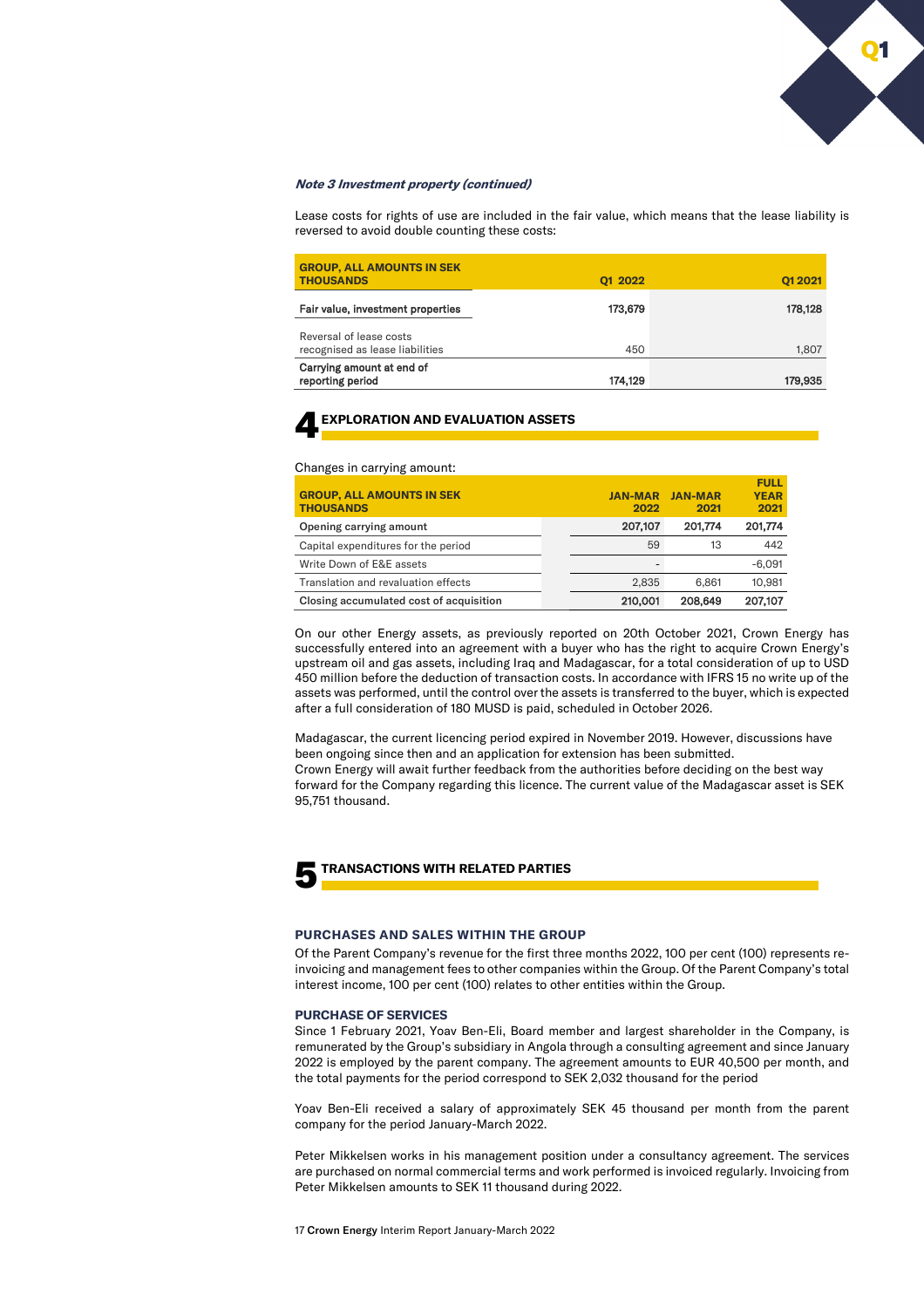

#### **Note 5 transactions with related parties (continued)**

The Company's principal shareholder Yoav Ben-Eli owns 100 per cent of ESI Angola Lda and according to a service contract, ESI Angola Lda provides property management and other services to YBE Imobiliária Angola Lda. The Group's purchases of services from ESI Angola Lda amounted to SEK 3,955 thousand during the reporting period.

#### **ESI Angola**

In addition to these ongoing purchases of services, Crown Energy has a receivable from ESI Angola Lda. For more information about the receivable, please see the Annual Report 2021. At 31 March 2022, this receivable amounted to the equivalent of SEK 36,220 thousand including interest.

All transactions are performed on normal commercial terms.



| <b>OPERATING SEGMENTS, SEK</b><br><b>THOUSANDS</b> | <b>Energy</b><br>Q <sub>1</sub><br>2022 | <b>Asset</b><br><b>Development</b><br>and<br><b>Management</b><br>Q <sub>1</sub><br>2022 | Other and<br>eliminations<br>Q <sub>1</sub><br>2022 | <b>Total</b><br>Q <sub>1</sub><br>2022 |
|----------------------------------------------------|-----------------------------------------|------------------------------------------------------------------------------------------|-----------------------------------------------------|----------------------------------------|
| Operating income                                   |                                         | 8,593                                                                                    | $\overline{2}$                                      | 8,595                                  |
| Operating expenses                                 | $-110$                                  | $-14,652$                                                                                | $-1,515$                                            | $-16,277$                              |
| <b>Operating profit/loss</b>                       | -110                                    | $-6,058$                                                                                 | $-1,514$                                            | $-7,682$                               |
| Net financial items                                | 1,672                                   | $-48,584$                                                                                | $-1,894$                                            | $-48,806$                              |
| Profit/loss before tax and changes in value        | 1,562                                   | $-54,642$                                                                                | $-3,408$                                            | $-56,489$                              |
| Changes in value                                   |                                         |                                                                                          |                                                     |                                        |
| Property, unrealised                               |                                         | 8,722                                                                                    |                                                     | 8,722                                  |
| Earnings before tax                                | 1,562                                   | -45,921                                                                                  | $-3,408$                                            | -47,767                                |
| Income tax                                         |                                         |                                                                                          |                                                     |                                        |
| Deferred tax                                       |                                         | 4,194                                                                                    |                                                     | 4,194                                  |
| Net profit/loss for the period                     | 1,562                                   | -46,470                                                                                  | $-3,408$                                            | -43.573                                |
| Non-current assets at end of period                | 210,001                                 | 714,317                                                                                  |                                                     | 924,318                                |

| <b>OPERATING SEGMENTS, SEK</b><br><b>THOUSANDS</b> | <b>Energy</b><br>O <sub>1</sub><br>2021 | <b>Asset</b><br><b>Development</b><br>and<br><b>Management</b><br>O <sub>1</sub><br>2021 | Other and<br>eliminations<br>O <sub>1</sub><br>2021 | <b>Total</b><br>Q <sub>1</sub><br>2021 |
|----------------------------------------------------|-----------------------------------------|------------------------------------------------------------------------------------------|-----------------------------------------------------|----------------------------------------|
| Operating income                                   |                                         | 4879                                                                                     | $\Omega$                                            | 4879                                   |
| Operating expenses                                 | $-145$                                  | $-5964$                                                                                  | $-2079$                                             | $-8188$                                |
| <b>Operating profit/loss</b>                       | $-145$                                  | $-1085$                                                                                  | $-2079$                                             | $-3309$                                |
| Net financial items                                | 4 1 2 0                                 | $-9177$                                                                                  | 274                                                 | $-4783$                                |
| Profit/loss before tax and changes in value        | 3976                                    | $-10262$                                                                                 | -1805                                               | $-8092$                                |
| Changes in value<br>Property, unrealised           |                                         | $-11440$                                                                                 |                                                     | $-11440$                               |
| Earnings before tax                                | 3976                                    | $-21702$                                                                                 | $-1805$                                             | $-19532$                               |
| Income tax                                         |                                         |                                                                                          |                                                     |                                        |
| Deferred tax                                       |                                         | 2789                                                                                     | 0                                                   | 2789                                   |
| Net profit/loss for the period                     | 3976                                    | -18913                                                                                   | -1806                                               | $-16742$                               |
| Non-current assets at end of period                | 208 649                                 | 473 309                                                                                  | 310                                                 | 682 268                                |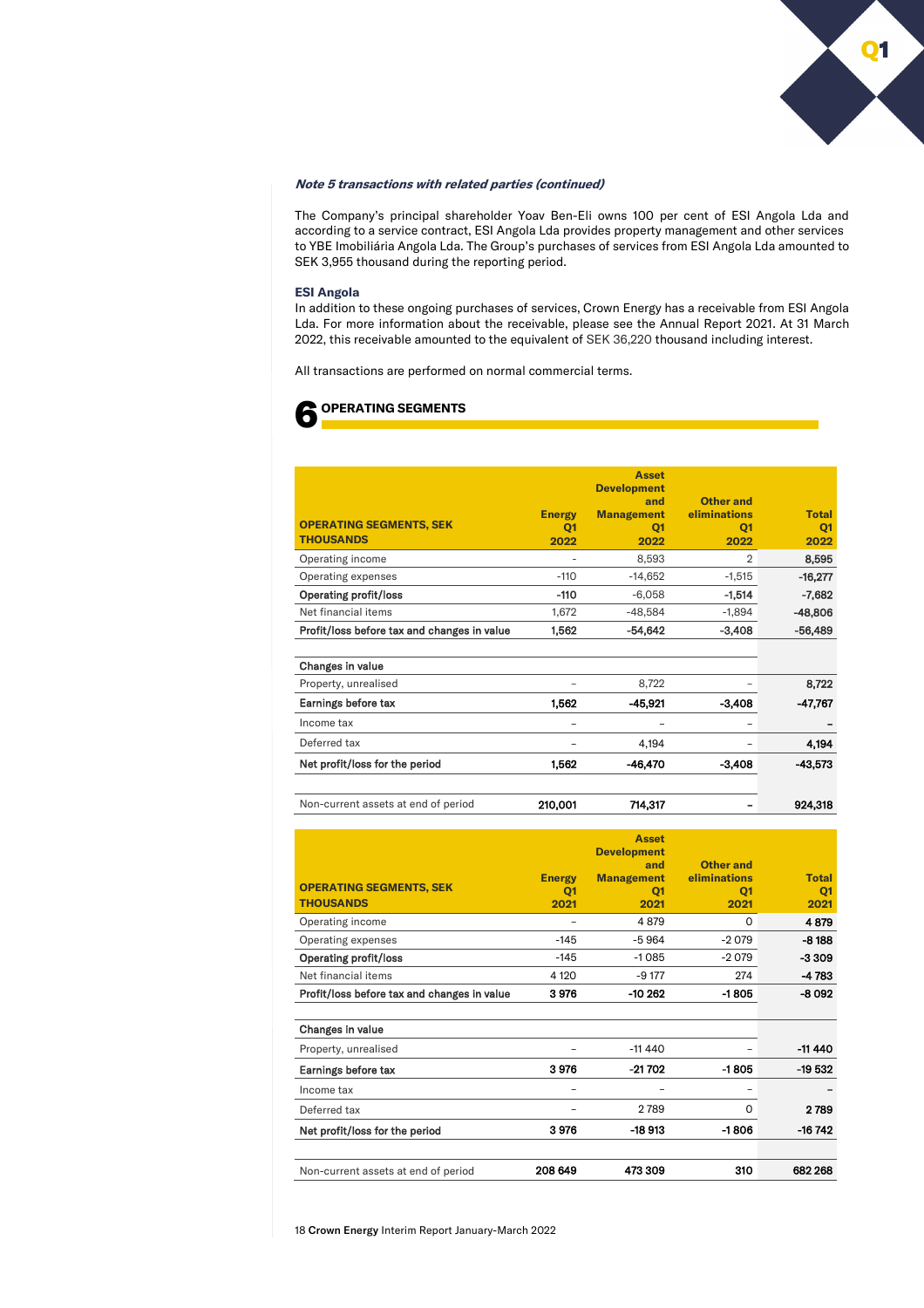#### 7 **SALE OF THE C-VIEW PROPERTY**

#### **Background**

On 30 April 2019 Crown Energy concluded an agreement for the sale of the C-View property in Angola. Buyer is the Angolan State via the Ministry of Finance ("MINFIN"). The transaction is made in Angolan kwanza and will be paid over three years. The payments will be adjusted with an official inflation rate. The inflation compensation will be determined before the last instalment. For more information about the transaction and how it will be accounted for, please see Note 30 Sale of the C-View Property in the Annual Report 2021.

#### **Accounting during 2022**

C-View , up until the economic control is transferred to the buyer, continues to be managed by Crown Energy, which means that it was classified as an asset held for sale. The asset is valued at fair value (in accordance with IAS 40), which corresponds to the agreed purchase price, discounted over the repayment period of three years. Transaction costs will be accounted as a part of the net realised result of the transaction, in connection with the transfer of the economic control. The client as of 31 December 2021 did not take over economic controll of the property, despite reaching the required threshold of 1/3 of purchase price in April 2021, thus the property is still accounted as an asset held for sale. Crown Energy will recognise the profit and costs associated with sale of the asset in accordance with IFRS 15, as soon as the buyer assumes the economic controll of the asset.

The payments from MINFIN are accounted for as a prepaid revenue (classified as contractual liability), until the economic control is transferred to MINFIN. The contract liability related to the C-View sale amounts as per 31 March 2022 to SEK 288,436 thousand, which in local currency corresponds to 64% percent of the total sales price. As communicated previously, the property title will be transferred to the buyer after the full purchase price and an inflation compensation is paid to Crown Energy's Angolan subsidiary. Due to an uncertain timeline for this payment and the amount depending on future inflation Crown Energy does not account for the inflation compensation in Q1 2022.

#### 8**EVENTS AFTER THE END OF THE REPORTING PERIOD**

On 21<sup>st</sup> April 2022 Crown received the first instalment payment of USD \$8 million corresponding to SEK 75.6 million making the total amount received form our Sales Agreement USD 83 million to this date.

The Board and CEO hereby certify that this interim report gives a fair overview of the Parent Company's and Group's operations, position, and earnings, and describes significant risks and uncertainty factors to which the Group and its companies are exposed.

This Swedish interim report was not reviewed by the Company's auditors. The English interim report is a translation of the Swedish Interim Report.

Stockholm, 31 May 2022

Pierre-Emmanuel Weil Chairman of the Board

Yoav Ben-Eli Board member' CEO

Jean Benaim Board member

Alan Simonian Board member, COO

Q1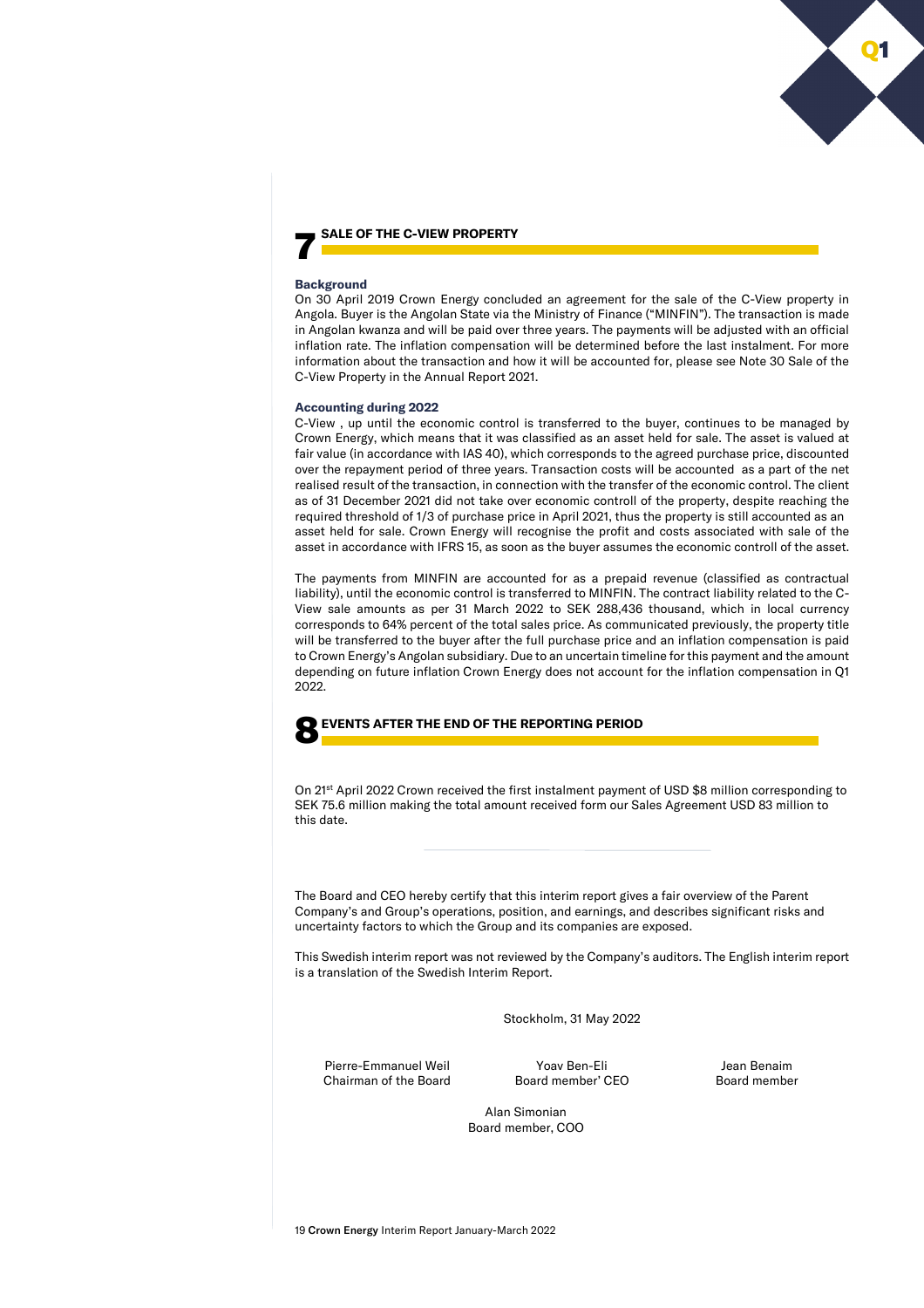

### **PUBLICATION**

This information is information as Crown Energy AB (publ) is required to disclose under the EU Market Abuse Regulation. The information was submitted for publication at 19:00 CET, on 31 May 2022.

### **REPORTING DATES**

Annual General Meeting 2022 15 June 2022 Half Year Report 2022 19 August 2022 Nine-month report 2022 18 November 2022

#### **FINANCIAL INFORMATION**

All financial information is posted at www.crownenergy.se as soon as it is released. Shareholders, other players in the stock market, and the public are free to subscribe to the Company's press releases and financial reports through Cision's news service, at http://news.cision.com/se/crownenergy.

For additional information, contact:<br>Yoav Ben-Eli, CEO +46 (0)8 400 207 20

#### **ADDRESS**

Crown Energy AB (publ) Skeppargatan 27 SE-114 52 Stockholm, Sweden www.crownenergy.se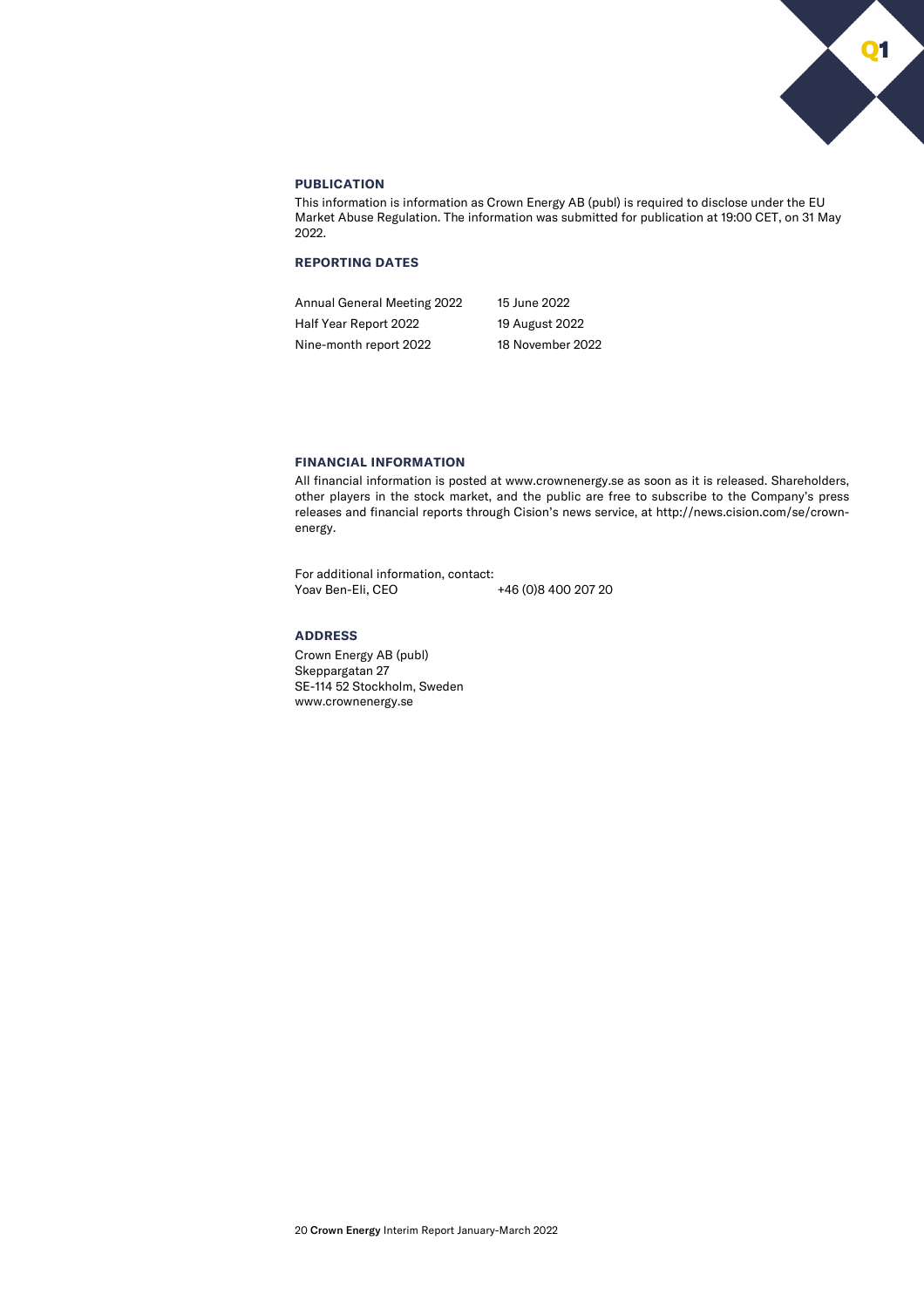

# **Glossary and definitions**

#### **ALTERNATIVE PERFORMANCE MEASURES**

The Company applies the European Securities and Markets Authority's (ESMA) guidelines on alternative performance measures. The alternative key financial performance indicators are defined as financial measures of historical or future earnings trends, financial position, financial performance or cash flows that are not defined or specified in the applicable regulations for financial reporting, IFRS and the Annual Accounts Act. These measures should not be regarded as a substitute for measures defined in accordance with IFRS.

If an alternative performance measure cannot be identified directly from the financial statements, a reconciliation is required.

All indicators are alternative unless stated otherwise.

#### **DEFINITIONS OF KEY RATIOS**

#### **Financial key ratios**

#### Adjusted EBITDA

Earnings before financial items, tax, depreciation/amortisation and impairment, adjusted for effects of reverse acquisition. EBITDA is used to measure earnings from operating activities, independently of depreciation, amortisation and impairment losses.

#### Average assets

Calculated as opening balance assets + closing balance assets divided by two. Used to calculate return on capital employed.

#### Average capital

Calculated as opening capital employed + closing capital employed divided by two. Used to calculate return on equity.

#### Average equity

Calculated as opening balance equity + closing balance equity divided by two. Used to calculate return on equity.

#### **EBITDA**

Earnings before interest, taxes, depreciation and amortisation. EBITDA is used to measure earnings from operating activities, independently of depreciation, amortisation and impairment losses.

### EBITDA margin

Measurement of a company's operating profitability as a percentage of its total revenue. The EBITDA margin is used to compare EBITDA in relation to revenue.

#### Equity, SEK

Equity at end of period.

#### Equity/assets ratio, %

Equity including the minority as a percentage of total assets. Used to highlight the Company's interest rate sensitivity and financial stability.

#### Operating profit/loss excl. effect from reverse acquisition

Earnings before financial income and expenses and taxes, adjusted for the effect of the reverse acquisition. Used to measure operating profitability.

#### Operating profit/loss incl. effect of reverse acquisition

Earnings before financial income and expenses and taxes. Used to measure operating profitability.

#### Return on assets (ROA), %

This ratio measures profitability relative to total assets. Return on assets is used to highlight a company's ability to generate profit on the group's assets, unaffected by the group's financing.

#### Return on equity (ROE), %

The amount of net income returned as a percentage of shareholders equity. Return on equity measures a corporation's profitability by revealing how much profit a company generates with the money shareholders have invested.

#### Total assets

Total assets at the end of the period. Total assets are a measure of the value of assets at the end of the period.

#### **Ratios per share**

#### Earnings per share, SEK\*

Earnings after tax divided by average number of shares for the period. Used to show the shareholders share of the Group's earnings per share.

#### Equity per share, SEK

Equity at end of period divided by number of shares at end of period. Used to highlight the shareholders' portion of the company's total assets per share.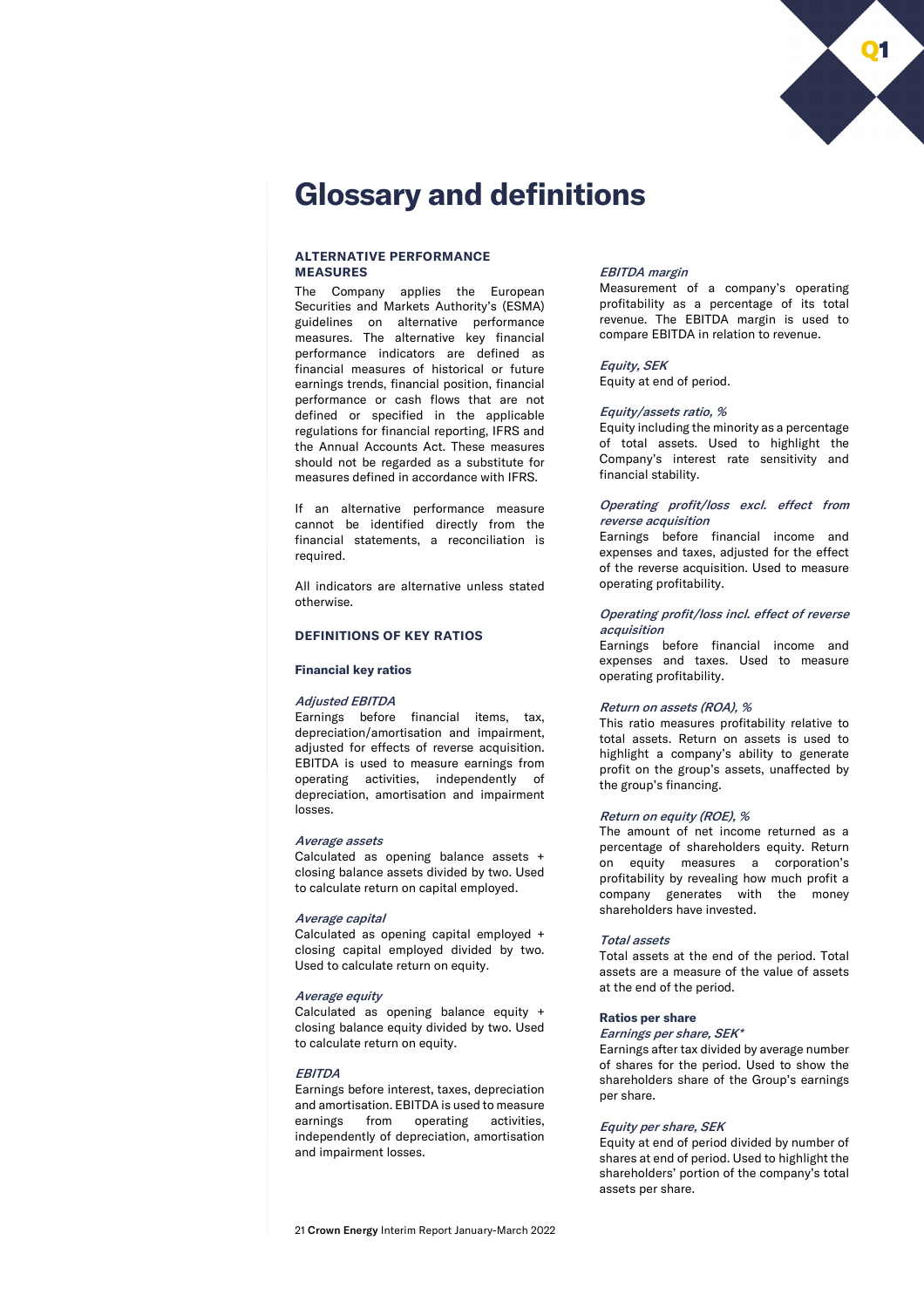

Total number of shares outstanding\* Number of shares outstanding at end of period.

Weighted average number of shares\*

Weighted number of shares outstanding during the year.

#### **Employees**

Average number of employees\*\* Average number of employees during the period.

#### **PROPERTY-RELATED DEFINITIONS AND GLOSSARY**

#### Area occupancy rate\*\*

Leased area in relation to total leasable area at the end of the period.

#### Economic occupancy rate\*\*

Calculated by dividing contracted annual rental revenue in relation to the rental value. This figure is used to help facilitate the assessment of rental revenue in relation to the total value of available, unleased area. Note that this calculation does not include service revenues. Relates to contracted annual rent plus assessed market rent for vacant premises.

#### Leasable area, sqm<sup>\*\*</sup>

Leased area plus leasable vacant area.

#### Operating net

Total revenue less property costs.

#### Rent backlog\*\*

Outstanding rental revenues during remaining contract period. Rent backlog is used to highlight the Group's remaining contract value for rental revenues to be invoiced to the tenant, at a given point in time. Cannot be derived from the Company's financial reporting.

#### Rental revenue\*

Billed rents, rent surcharges and rental guarantees less rent discounts.

#### Revenue backlog\*\*

Outstanding rental and service revenues during remaining contracted contract period. Revenue backlog is used to highlight the Group's total remaining contract value to be invoiced to the tenant, at a given point in time. Cannot be derived from the Company's financial reporting.

#### Service revenue\*

Service in accordance with client contract. Service may, depending on how the contract is designed, include everything from operating costs to Internet and catering costs.

#### Surplus ratio\*\*

Operating net divided by total revenue.

#### Weighted average unexpired lease term  $(WAULT)^*$

Used to illustrate the average lease term until expiry for the entire property portfolio, weighted after total contractually agreed rental and service revenues. Calculated by dividing contracted revenue (rent and service) until expiry by annual contracted rents and service. Expressed in months.

#### \*Key ratio defined by IFRS/IAS.

\*\*Key ratio not covered by ESMA's guidelines for alternative performance measures (physical, non-financial or not based on information from the financial reports).